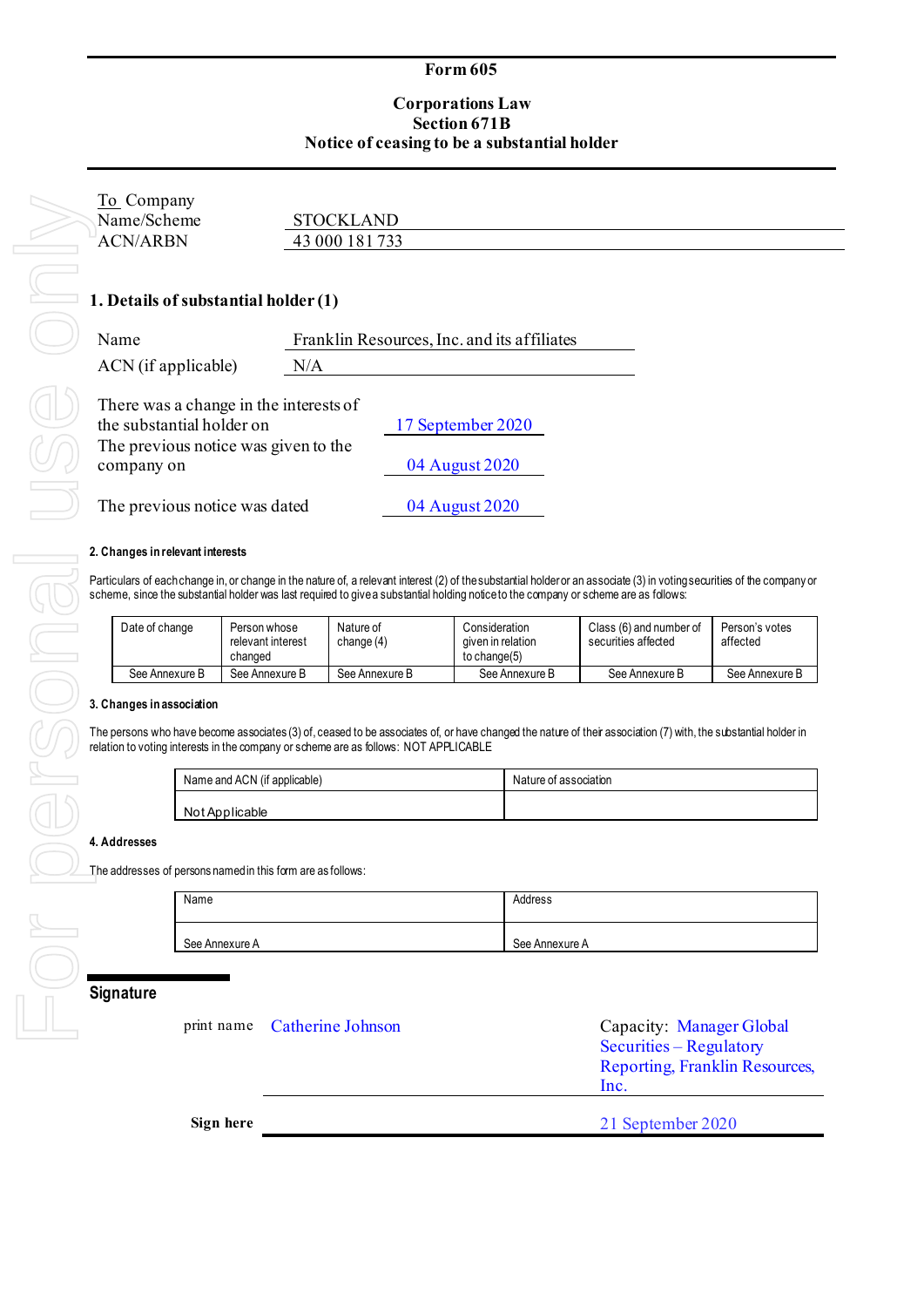## **Annexure A**

| <b>Name</b>                                                                     | <b>Address</b>                                                                                                                                                |
|---------------------------------------------------------------------------------|---------------------------------------------------------------------------------------------------------------------------------------------------------------|
| BALANCED EQUITY MANAGEMENT PTY.<br><b>LIMITED</b>                               | Level 19, 101 Collins Street, Melbourne,<br>Victoria 3000, Australia                                                                                          |
| BENEFIT STREET PARTNERS L.L.C.                                                  | c/o The Corporation Trust Center, 1209<br>Orange Street, Wilmington, New Castle<br>County, Delaware 19801, United States                                      |
| BSP AGENCY, LLC                                                                 | c c/o The Corporation Trust Center, 1209<br>Orange Street, Wilmington, New Castle<br>County, Delaware 19801, United States                                    |
| BSP BDC HOLDCO L.L.C.                                                           | c/o The Corporation Trust Center, 1209<br>Orange Street, Wilmington, New Castle<br>County, Delaware 19801, United States                                      |
| BSP ACQUISITION I, LLC                                                          | c/o The Corporation Trust Center, 1209<br>Orange Street, Wilmington, New Castle<br>County, Delaware 19801, United States                                      |
| BDCA ADVISER, LLC                                                               | c/o The Corporation Trust Center, 1209<br>Orange Street, Wilmington, New Castle<br>County, Delaware 19801, United States                                      |
| BSP ASSET ACQUISITION I, LLC                                                    | c/o The Corporation Trust Center, 1209<br>Orange Street, Wilmington, New Castle<br>County, Delaware 19801, United States                                      |
| <b>C&amp;EE GENERAL PARTNER LIMITED</b>                                         | RL&F Service Corp., 920 N King Street,<br>Floor 2, Wilmington, DE, 19801, United<br><b>States</b>                                                             |
| DARBY - HANA INFRASTRUCTURE FUND<br>MANAGEMENT CO., LTD                         | 3rd Floor, CCMM Building, 12 Youido-<br>Dong, Youngdungpo-gu, Seoul, 150-968,<br>Korea, Republic of                                                           |
| DARBY ADMINISTRACAO DE<br><b>INVESTIMENTOS LTDA.</b>                            | Av. Brigadeiro de Faria Lima, 3311, 5th<br>floor, suite 502 – part C, Itaim Bibi, postal<br>code 04538-133, City of São Paulo, State of<br>São Paulo - Brazil |
| DARBY ASIA INVESTORS (HK), LTD.                                                 | 17th Floor, Chater House, 8 Connaught<br>Road, Central, Hong Kong                                                                                             |
| DARBY ASIA INVESTORS, LTD.                                                      | P.O. Box 71, Craigmuir Chambers, Road<br>Town, Tortola, British Virgin Islands                                                                                |
| DARBY ASIA OPPORTUNITIES FUND III<br>MANAGEMENT CO., LTD.                       | Maples Corporate Services Limited, P.O.<br>Box 309, Ugland House, Grand Cayman,<br>KY1-1104, Cayman Islands                                                   |
| DARBY BRAZIL MEZZANINE<br>MANAGEMENT, LLC                                       | c/o Corporation Service Company, 251 Little<br>Falls Drive, Wilmington, DE, 19808, United<br><b>States</b>                                                    |
| DARBY COLPATRIA CAPITAL SAS                                                     | c/o Corporation Service Company, 251 Little<br>Falls Drive, Wilmington, DE, 19808, United<br><b>States</b>                                                    |
| DARBY CONVERGING EUROPE FUND III<br><b>MANAGEMENT</b><br>DARBY EUROPE MEZZANINE | 15, Rue Edward Steichen, L-2540<br>Luxembourg, Grand Duchy of Luxembourg<br>PO Box 309GT, Ugland House, South                                                 |
| <b>MANAGEMENT</b>                                                               | Church Street, George Town, Grand Cayman,<br>Cayman Islands                                                                                                   |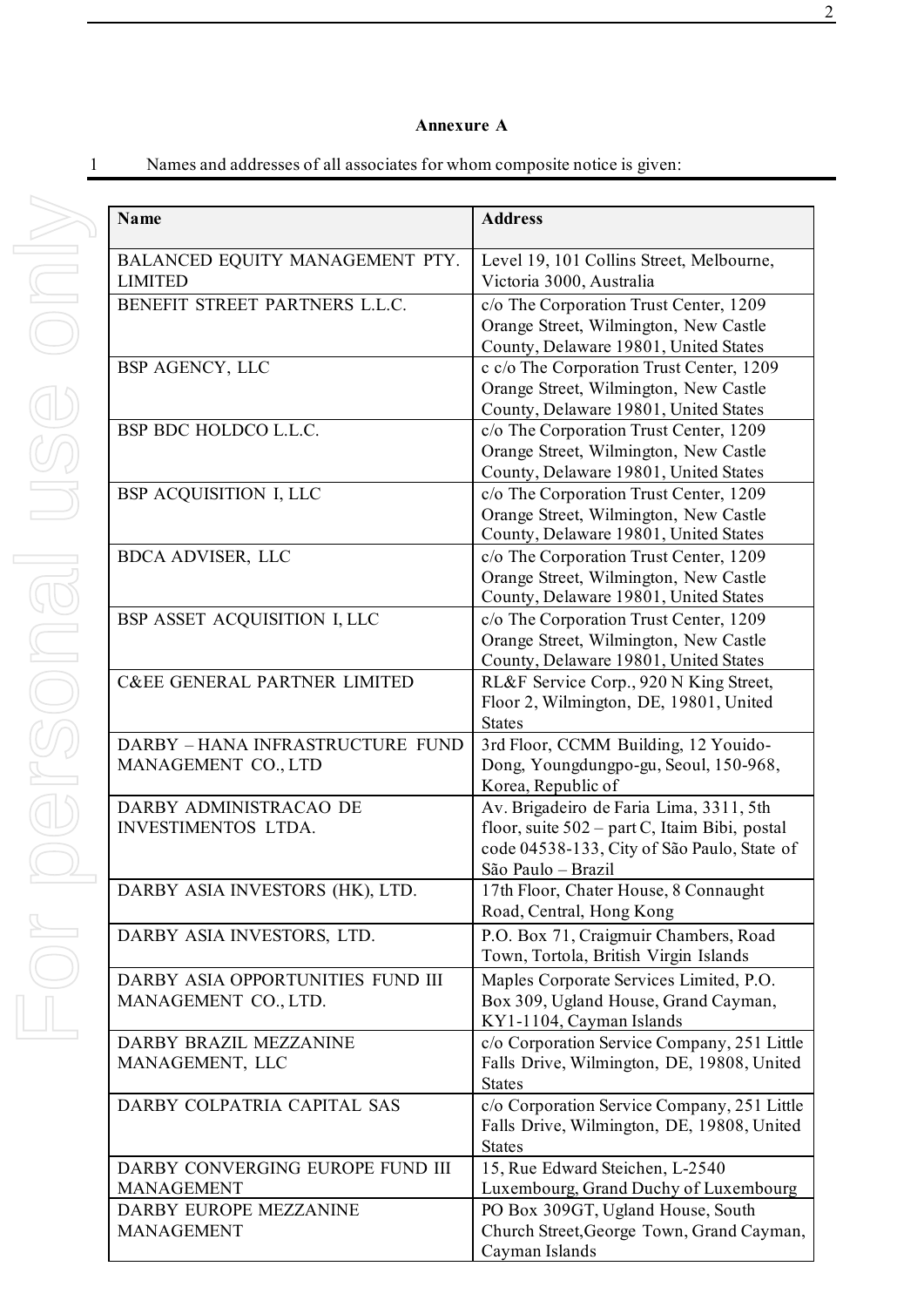| DARBY HOLDINGS, INC.                                                           | c/o The Corporation Trust Company, 1209<br>Orange Street, Wilmington, New Castle<br>County, DE, 19801, United States |
|--------------------------------------------------------------------------------|----------------------------------------------------------------------------------------------------------------------|
| DARBY LATIN AMERICAN INVESTORS,<br>LTD.                                        | M&C Corporate Services Limited, South<br>Church Street, George Town, Grand<br>Cayman, KY1-1104, Cayman Islands       |
| DARBY LATIN AMERICAN MEZZANINE<br>MANAGEMENT II, LLC                           | c/o Corporation Service Company, 251 Little<br>Falls Drive, Wilmington, DE, 19808, United<br><b>States</b>           |
| DARBY LATIN AMERICAN PRIVATE<br>DEBT FUND III MANAGEMENT CO., LLC<br>("DLAPD") | c/o Corporation Service Company, 251 Little<br>Falls Drive, Wilmington, DE, 19808, United<br><b>States</b>           |
| DARBY MEXICO PRIVATE EQUITY,<br>S.A.P.I. DE C.V.                               | Avenida Paseo de la Reforma 342, Colonia<br>Juarez, Mexico City, CP. 06600, Mexico                                   |
| DARBY OVERSEAS INVESTMENTS, LTD.                                               | c/o The Prentice-Hall Corporation System,<br>Inc., 251 Little Falls Drive, Wilmington, DE,<br>19808, United States   |
| DARBY OVERSEAS PARTNERS, L.P.                                                  | c/o The Prentice-Hall Corporation System,<br>Inc., 251 Little Falls Drive, Wilmington, DE,<br>19808, United States   |
| DARBY SERVTEC ENERGIA GP, LLC                                                  | c/o Corporation Service Company, 251 Little<br>Falls Drive, Wilmington, DE, 19808, United<br><b>States</b>           |
| DK CONSULTING LTD.                                                             | 20th Floor, Korea First Bank Building, 100<br>Gongpyungdong, Jongno-Gu, Seoul, 110-<br>702 Korea.                    |
| DARBY-PROBANCO INVESTORS, LLC                                                  | c/o The Corporation Trust Company, 1209<br>Orange Street, Wilmington, New Castle<br>County, DE, 19801, United States |
| EDINBURGH PARTNERS AIFM LIMITED                                                | 27-31 Melville Street, Edinburgh, EH3 7JF,<br>Scotland                                                               |
| EDINBURGH PARTNERS EM GP LLC                                                   | c/o The Corporation Trust Company, 1209<br>Orange Street, Wilmington, New Castle<br>County, DE, 19801, United States |
| EDINBURGH PARTNERS LIMITED                                                     | 27-31 Melville Street, Edinburgh, EH3 7JF,<br>Scotland                                                               |
| EDINBURGH PARTNERS NORTH<br>AMERICA, INC.                                      | c/o Corporation Service Company, 251 Little<br>Falls Drive, Wilmington, DE, 19808, United<br><b>States</b>           |
| FASA, LLC                                                                      | c/o The Corporation Trust Company, 1209<br>Orange Street, Wilmington, New Castle<br>County, DE, 19801, United States |
| FIDUCIARY INTERNATIONAL HOLDING,<br>INC.                                       | 280 Park Avenue, New York, NY 10017,<br><b>United States</b>                                                         |
| FIDUCIARY INVESTMENT<br>MANAGEMENT INTERNATIONAL, INC.                         | c/o The Corporation Trust Company, 1209<br>Orange Street, Wilmington, New Castle<br>County, DE, 19801, United States |
| FIDUCIARY TRUST (INTERNATIONAL)<br>Sàrl                                        | 16 rue de la Pélisserie, 1204, Geneva,<br>Switzerland                                                                |
| FIDUCIARY TRUST COMPANY<br><b>INTERNATIONAL OF PENNSYLVANIA</b>                | 5 Radnor Corporate Center, 100 Matsonford<br>Road, Radnor TWP, Radnor, PA, 19087,<br><b>United States</b>            |
| FIDUCIARY TRUST COMPANY<br><b>INTERNATIONAL</b>                                | 280 Park Avenue, New York, NY 10017,<br><b>United States</b>                                                         |
| FIDUCIARY TRUST COMPANY OF<br><b>CANADA</b>                                    | 200 King Street West, Suite 1500, Toronto,<br>ON, M5H 3T4, Canada                                                    |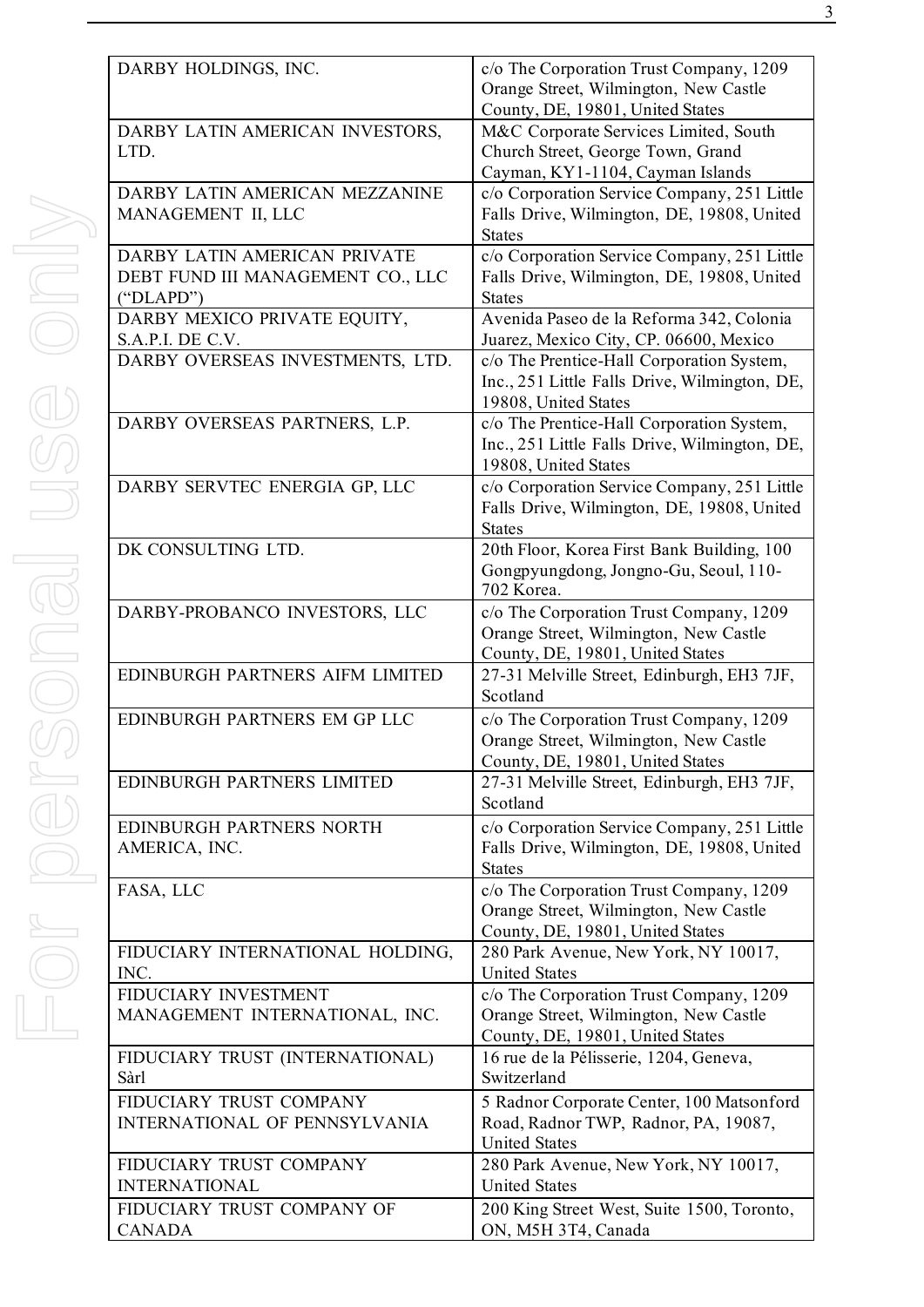| FIDUCIARY TRUST INTERNATIONAL OF<br><b>CALIFORNIA</b>                                                              | c/o C T Corporation System, 818 West<br>Seventh Street, Los Angeles, CA, 90017,<br><b>United States</b>                                                       |
|--------------------------------------------------------------------------------------------------------------------|---------------------------------------------------------------------------------------------------------------------------------------------------------------|
| FIDUCIARY TRUST INTERNATIONAL OF<br><b>DELAWARE</b>                                                                | 1220 North Market Street, Wilmington,<br>Delaware 19801, United States                                                                                        |
| FIDUCIARY TRUST INTERNATIONAL OF<br>THE SOUTH                                                                      | 2 Alhambra Plaza, Penthouse 1-A, Coral<br>Gables, FL 33134, United States                                                                                     |
| FIDUCIARY TRUST INTERNATIONAL,<br><b>LLC</b>                                                                       | c/o Corporation Service Company, 251 Little<br>Falls Drive, Wilmington, DE, 19808, United<br><b>States</b>                                                    |
| FRANKLIN ADVISERS, INC.                                                                                            | c/o C T Corporation System, 818 West<br>Seventh Street, Los Angeles, CA, 90017,<br><b>United States</b>                                                       |
| FRANKLIN ADVISERS GP, LLC                                                                                          | National Registered Agents, Inc., 160<br>Greentree Drive, Suite 101, Dover, Kent,<br>DE, 19904, United States                                                 |
| FRANKLIN ADVISORY SERVICES, LLC                                                                                    | c/o The Corporation Trust Company, 1209<br>Orange Street, Wilmington, New Castle<br>County, DE, 19801, United States                                          |
| FRANKLIN CAPITAL CORPORATION                                                                                       | 47 West 200 South, Salt Lake City, UT<br>84104-1621, United States                                                                                            |
| FRANKLIN MARKETPLACE LOAN GP,<br><b>LLC</b>                                                                        | c/o The Corporation Trust Company, 1209<br>Orange Street, Wilmington, New Castle<br>County, DE, 19801, United States                                          |
| FRANKLIN MDP GP, LLC                                                                                               | c/o The Corporation Trust Company, 1209<br>Orange Street, Wilmington, New Castle<br>County, DE, 19801, United States                                          |
| FRANKLIN MUTUAL ADVISERS, LLC                                                                                      | c/o The Corporation Trust Company, 1209<br>Orange Street, Wilmington, New Castle<br>County, DE, 19801, United States                                          |
| FRANKLIN SYSTEMATIQ ADVISERS, LLC                                                                                  | c/o The Corporation Trust Company, 1209<br>Orange Street, Wilmington, New Castle<br>County, DE, 19801, United States                                          |
| FRANKLIN TEMPLETON ALTERNATIVE<br><b>INVESTMENTS (INDIA) PRIVATE</b><br><b>LIMITED</b>                             | Indiabulls Finance Centre, Tower 2, 13 <sup>th</sup><br>Floor, Senapati Bapat Marg, Elphinstone<br>(West), Mumbai, 400013, India.                             |
| FRANKLIN TEMPLETON ASSET<br>MANAGEMENT (INDIA) PRIVATE<br><b>LIMITED</b>                                           | Indiabulls Finance Centre, Tower 2, 12th and<br>13th Floor, Senapati Bapat Marg,<br>Elphinstone (West), Mumbai, Mumbai City,<br>Maharashtra-MH, 400013, India |
| FRANKLIN TEMPLETON ASSET<br>MANAGEMENT (MALAYSIA) SDN.BHD.                                                         | Suite 31-02, 31st Floor, Menara Keck Seng,<br>203 Jalan Bukit Bintang, Kuala Lumpur,<br>55100, Malaysia                                                       |
| FRANKLIN TEMPLETON ASSET<br>MANAGEMENT MEXICO, S.A. DE C.V.,<br>SOCIEDAD OPERADOR DE FONDOS DE<br><b>INVERSION</b> | Avenida Paseo de la Reforma 342, Colonia<br>Juarez, Mexico City, CP. 06600, Mexico                                                                            |
| FRANKLIN TEMPLETON AUSTRIA GMBH                                                                                    | Universitätsring 10, 4th Floor, Vienna,<br>Austria, 1010                                                                                                      |
| FRANKLIN TEMPLETON CAPITAL<br>HOLDINGS PRIVATE LIMITED                                                             | 7 Temasek Boulevard, #38-03, Suntec<br>Tower One, Singapore, 038987                                                                                           |
| FRANKLIN TEMPLETON CHILE SpA                                                                                       | Avenida Vitacura N°2939, Piso 8, Comuna<br>de las Condes 7550011, Santiago, Chile                                                                             |
| FRANKLIN TEMPLETON COMPANIES,<br><b>LLC</b>                                                                        | c/o The Corporation Trust Company, 1209<br>Orange Street, Wilmington, New Castle                                                                              |

County, DE, 19801, United States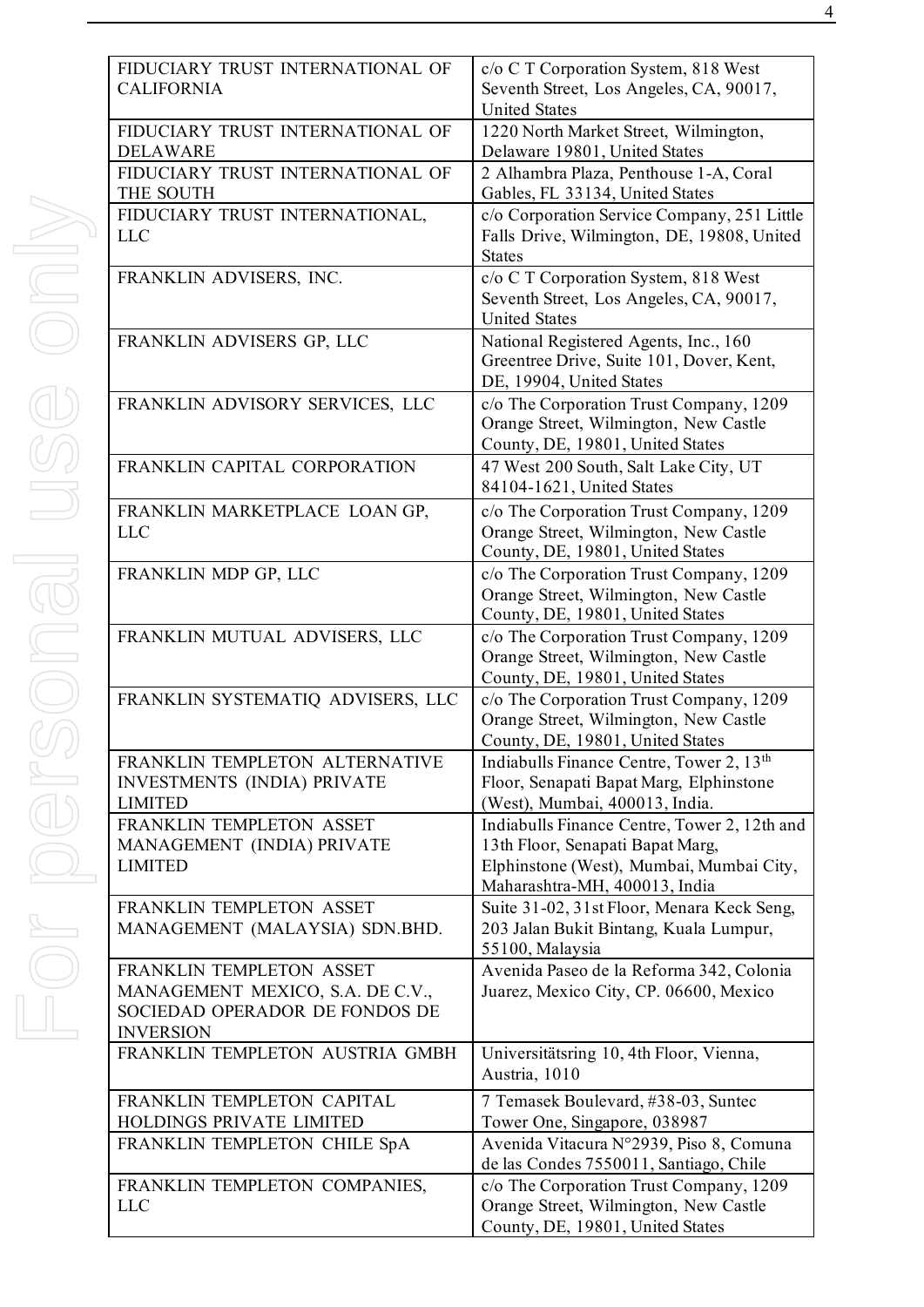| FRANKLIN TEMPLETON FINANCIAL<br><b>SERVICES CORP.</b>        | c/o C T Corporation System, 111 Eighth<br>Avenue, New York, NY, 10011, United<br><b>States</b>                       |
|--------------------------------------------------------------|----------------------------------------------------------------------------------------------------------------------|
| FRANKLIN/TEMPLETON DISTRIBUTORS,<br>INC.                     | c/o C T Corporation System, 111 Eighth<br>Avenue, New York, NY, 10011, United<br><b>States</b>                       |
| FRANKLIN TEMPLETON FRANCE S.A.                               | 18-20 rue de la Paix 75002, Paris, France                                                                            |
| FRANKLIN TEMPLETON FUND<br>MANAGEMENT LIMITED                | Cannon Place, 78 Cannon Street, London,<br>EC4N 6HL, England                                                         |
| FRANKLIN TEMPLETON GLOBAL<br><b>INVESTORS LIMITED</b>        | Cannon Place, 78 Cannon Street, London,<br>EC4N 6HL, England                                                         |
| FRANKLIN TEMPLETON GSC ASSET<br>MANAGEMENT SDN.BHD           | Suite 31-02, 31st Floor, Menara Keck Seng,<br>203 Jalan Bukit Bintang, 55100, Kuala<br>Lumpur, Malaysia              |
| FRANKLIN TEMPLETON HOLDING<br><b>LIMITED</b>                 | c/o Pricewaterhouse Coopers LLP<br>Cathedral Square, Port Louis, Mauritius                                           |
| FRANKLIN TEMPLETON INSTITUTIONAL,<br><b>LLC</b>              | c/o The Corporation Trust Company, 1209<br>Orange Street, Wilmington, New Castle<br>County, DE, 19801, United States |
| FRANKLIN TEMPLETON INSTITUTIONAL<br>GP, LLC                  | 280 Park Avenue, New York, NY 10017,<br><b>United States</b>                                                         |
| FRANKLIN TEMPLETON                                           | Indiabulls Finance Centre, Tower 2, 13th                                                                             |
| INTERNATIONAL SERVICES (INDIA)                               | Floor, Senapati Bapat Marg, Elphinstone                                                                              |
| PRIVATE LIMITED                                              | (West), Mumbai, 400013, India                                                                                        |
| FRANKLIN TEMPLETON<br>INTERNATIONAL SERVICES S.à r.l.        | 8A, rue Albert Borschette, L-1246,                                                                                   |
| FRANKLIN TEMPLETON                                           | Luxembourg<br>Avenida Brigadeiro Faria Lima 3311, 5th                                                                |
| INVESTIMENTOS (BRASIL) LTDA.                                 | Floor, Itaim Bibi, Sao Paulo, 04538-133,<br><b>Brazil</b>                                                            |
| FRANKLIN TEMPLETON INVESTMENT                                | 1001B, 10/F, 33 Hua Yuan Shi Qiao Road,                                                                              |
| MANAGEMENT (SHANGHAI) LIMITED                                | Shanghai Free Trade Zone, Shanghai, China                                                                            |
| FRANKLIN TEMPLETON INVESTMENT                                | Tölzer Straße 15, Grünwald, 82031,                                                                                   |
| MANAGEMENT GMBH                                              | Germany                                                                                                              |
| FRANKLIN TEMPLETON INVESTMENT<br>MANAGEMENT LIMITED          | Cannon Place, 78 Cannon Street, London,<br>EC4N 6HL, England                                                         |
| FRANKLIN TEMPLETON INVESTMENT                                | Mainzer Landstrasse 16, Frankfurt-Am-                                                                                |
| <b>SERVICES GMBH</b>                                         | Main, 60325 Germany                                                                                                  |
| FRANKLIN TEMPLETON INVESTMENT                                | Avenida Paseo de la Reforma 342, Colonia                                                                             |
| SERVICES MEXICO, S. DE R.L.<br>FRANKLIN TEMPLETON INVESTMENT | Juarez, Mexico City, CP. 06600, Mexico<br>3rd Floor, CCMM Building, 101                                              |
| TRUST MANAGEMENT CO., LTD.                                   | Yeouigongwon-ro, Yeongdeungpo-gu,<br>Seoul, 07241, Republic of Korea                                                 |
| FRANKLIN TEMPLETON INVESTMENTS                               | 17th Floor, Chater House, 8 Connaught Road                                                                           |
| (ASIA) LIMITED                                               | Central, Hong Kong                                                                                                   |
| FRANKLIN TEMPLETON INVESTMENTS                               | The Gate, East Wing, Level 2, Dubai                                                                                  |
| (ME) LIMITED                                                 | International Financial Centre, P.O. Box<br>506613, Dubai, U.A.E.                                                    |
| FRANKLIN TEMPLETON INVESTMENTS                               | Level 19, 101 Collins Street, Melbourne,                                                                             |
| <b>AUSTRALIA LIMITED</b><br>FRANKLIN TEMPLETON INVESTMENTS   | Victoria 3000, Australia<br>200 King Street West, Suite 1500, Toronto,                                               |
| CORP.                                                        | ON, M5H 3T4, Canada                                                                                                  |
| FRANKLIN TEMPLETON INVESTMENTS<br><b>JAPAN LIMITED</b>       | 1-9-10 Roppongi, Minato-ku, Tokyo, Japan                                                                             |
| FRANKLIN TEMPLETON INVESTMENTS                               | Rondo 1, 26 <sup>th</sup> Floor, Rondo ONZ 1, Warsaw,                                                                |
| POLAND SP Z.O.O.                                             | 00-124, Poland                                                                                                       |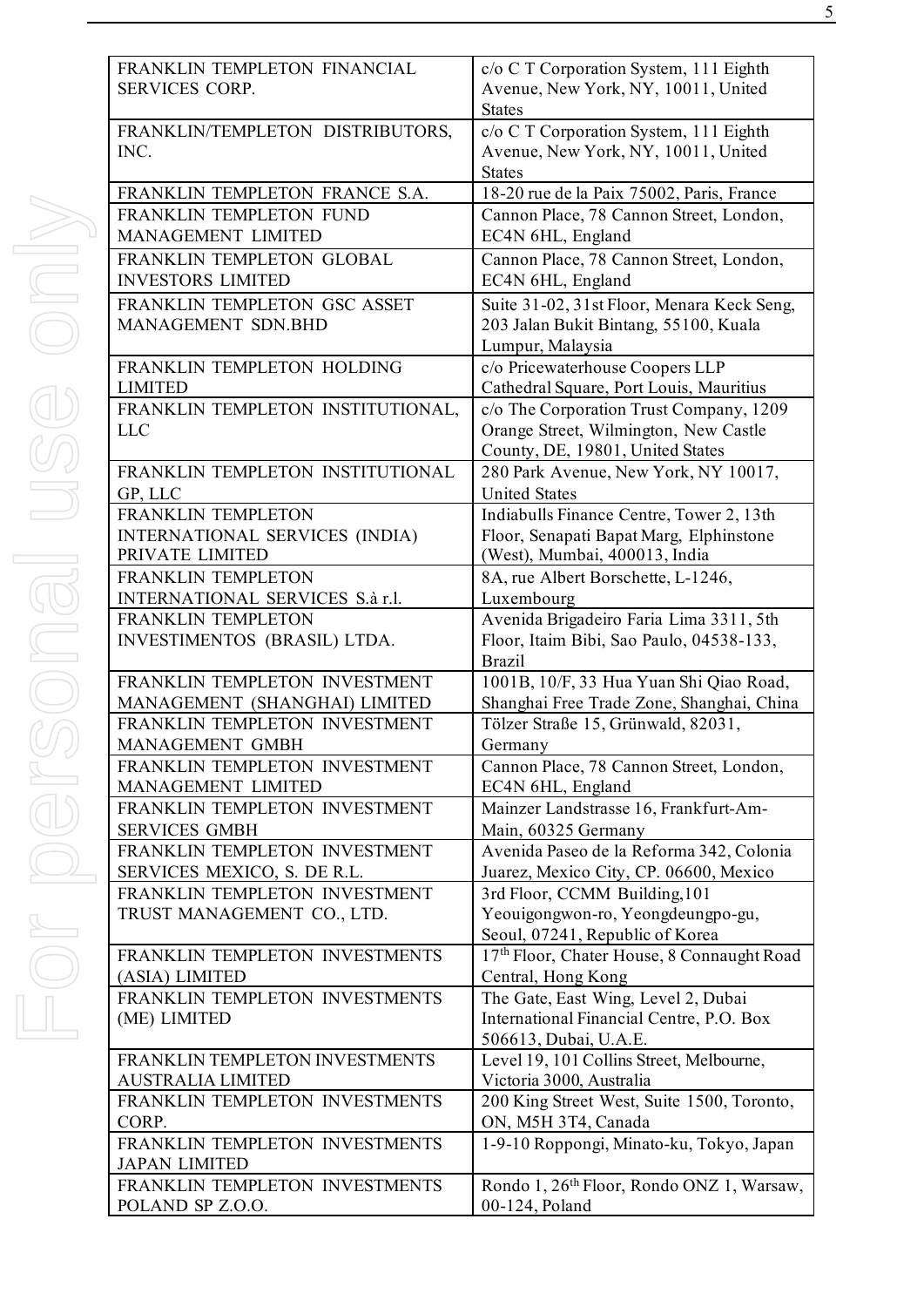| <b>FRANKLIN</b><br><b>SOUTH AF</b><br><b>FRANKLIN</b><br>SERVICES,<br><b>FRANKLIN</b><br><b>FRANKLIN</b><br><b>MAGYARC</b> |
|----------------------------------------------------------------------------------------------------------------------------|
|                                                                                                                            |
|                                                                                                                            |
|                                                                                                                            |
|                                                                                                                            |
|                                                                                                                            |
| <b>FRANKLIN</b>                                                                                                            |
| <b>LUXEMBO</b>                                                                                                             |
| <b>FRANKLIN</b>                                                                                                            |
| <b>INVESTME</b>                                                                                                            |
| (SHANGHA                                                                                                                   |
| <b>FRANKLIN</b>                                                                                                            |
| <b>ADVISORS</b>                                                                                                            |
| <b>FRANKLIN</b>                                                                                                            |
| EQUITY, L                                                                                                                  |
| <b>FRANKLIN</b>                                                                                                            |
| <b>ADVISORS</b>                                                                                                            |
| <b>FRANKLIN</b>                                                                                                            |
| <b>ADVISORS</b>                                                                                                            |
| <b>FRANKLIN</b>                                                                                                            |
| <b>ADVISORS</b>                                                                                                            |
| <b>FRANKLIN</b>                                                                                                            |
| <b>ADVISORS</b>                                                                                                            |
| FRANKLIN                                                                                                                   |
| <b>GROUP CA</b>                                                                                                            |
| <b>FRANKLIN</b>                                                                                                            |
| <b>GROUP CA</b>                                                                                                            |
| <b>FRANKLIN</b>                                                                                                            |
| <b>GROUP CA</b>                                                                                                            |
| <b>FRANKLIN</b>                                                                                                            |
| (INDIA) PR                                                                                                                 |
| <b>FRANKLIN</b>                                                                                                            |
|                                                                                                                            |
| <b>FRANKLIN</b>                                                                                                            |
|                                                                                                                            |

| FRANKLIN TEMPLETON INVESTMENTS<br>SOUTH AFRICA (PTY) LTD                             | First Floor Kildare House, The Oval 1<br>Oakdale Road, Newlands, Cape Town, 7700,<br>South Africa                    |
|--------------------------------------------------------------------------------------|----------------------------------------------------------------------------------------------------------------------|
| FRANKLIN TEMPLETON INVESTOR<br>SERVICES, LLC                                         | c/o The Corporation Trust Company, 1209<br>Orange Street, Wilmington, New Castle<br>County, DE, 19801, United States |
| FRANKLIN TEMPLETON LUXEMBOURG<br>S.A.                                                | 8A, rue Albert Borschette, L-1246,<br>Luxembourg                                                                     |
| <b>FRANKLIN TEMPLETON</b><br>MAGYARORSZAG KFT                                        | SAS Center, Sas u. 10-12, Budapest 1051,<br>Hungary                                                                  |
| FRANKLIN TEMPLETON MANAGEMENT<br>LUXEMBOURG SA                                       | 8A, rue Albert Borschette, L-1246,<br>Luxembourg                                                                     |
| FRANKLIN TEMPLETON OVERSEAS<br>INVESTMENT FUND MANAGEMENT<br>(SHANGHAI) CO., LIMITED | 1001B, 10/F, 33 Hua Yuan Shi Qiao Road,<br>Shanghai Free Trade Zone, Shanghai, China                                 |
| FRANKLIN TEMPLETON PORTFOLIO<br>ADVISORS, INC.                                       | c/o C T Corporation System, 818 West<br>Seventh Street, Los Angeles, CA, 90017,<br><b>United States</b>              |
| FRANKLIN TEMPLETON PRIVATE<br>EQUITY, LLC                                            | National Registered Agents, Inc., 160<br>Greentree Drive, Suite 101, Dover, Kent,<br>DE, 19904, United States        |
| FRANKLIN TEMPLETON REAL ESTATE<br>ADVISORS GP, LLC                                   | c/o The Corporation Trust Company, 1209<br>Orange Street, Wilmington, New Castle<br>County, DE, 19801, United States |
| FRANKLIN TEMPLETON REAL ESTATE<br>ADVISORS II GP, LLC                                | c/o The Corporation Trust Company, 1209<br>Orange Street, Wilmington, New Castle<br>County, DE, 19801, United States |
| FRANKLIN TEMPLETON REAL ESTATE<br>ADVISORS IIIA GP, LLC                              | c/o The Corporation Trust Company, 1209<br>Orange Street, Wilmington, New Castle<br>County, DE, 19801, United States |
| FRANKLIN TEMPLETON REAL ESTATE<br>ADVISORS IIIB GP, S.à.r.l.                         | 8A, rue Albert Borschette, L-1246,<br>Luxembourg                                                                     |
| FRANKLIN TEMPLETON REAL ESTATE<br>GROUP CARRY II, L.P.                               | c/o The Corporation Trust Company, 1209<br>Orange Street, Wilmington, New Castle<br>County, DE, 19801, United States |
| FRANKLIN TEMPLETON REAL ESTATE<br>GROUP CARRY III, L.P.                              | c/o The Corporation Trust Company, 1209<br>Orange Street, Wilmington, New Castle<br>County, DE, 19801, United States |
| FRANKLIN TEMPLETON REAL ESTATE<br>GROUP CARRY, L.P.                                  | c/o The Corporation Trust Company, 1209<br>Orange Street, Wilmington, New Castle<br>County, DE, 19801, United States |
| FRANKLIN TEMPLETON SERVICES<br>(INDIA) PRIVATE LIMITED                               | Indiabulls Finance Centre, Tower 2, 13th<br>Floor, Senapati Bapat Marg, Elphinstone<br>(West), Mumbai, 400013, India |
| FRANKLIN TEMPLETON SERVICES, LLC                                                     | c/o The Corporation Trust Company, 1209<br>Orange Street, Wilmington, New Castle<br>County, DE, 19801, United States |
| FRANKLIN TEMPLETON SERVICIOS DE                                                      | Avenida Paseo de la Reforma 342, Colonia                                                                             |
| ASESORIA MEXICO, S. DE R.L. DE C. V                                                  | Juarez, Mexico City, CP. 06600, Mexico                                                                               |
| FRANKLIN TEMPLETON SLOVAKIA,<br>S.R.O.                                               | Karadžičova 8/A, 821 08 Bratislava, Slovak<br>Republic                                                               |
| FRANKLIN TEMPLETON SOCIAL                                                            | 5 Heienhaff, L-1736 Senningerberg, Grand                                                                             |
| INFRASTRUCTURE GP, S.à r.l.                                                          | Duchy of Luxembourg                                                                                                  |
| FRANKLIN TEMPLETON STRATEGIC<br><b>INVESTMENTS LTD.</b>                              | M&C Corporate Services Limited, P.O. Box<br>309GT, Ugland House, South Church Street,                                |
|                                                                                      | George Town, Grand Cayman, Cayman                                                                                    |
|                                                                                      | Islands, KY1-1104                                                                                                    |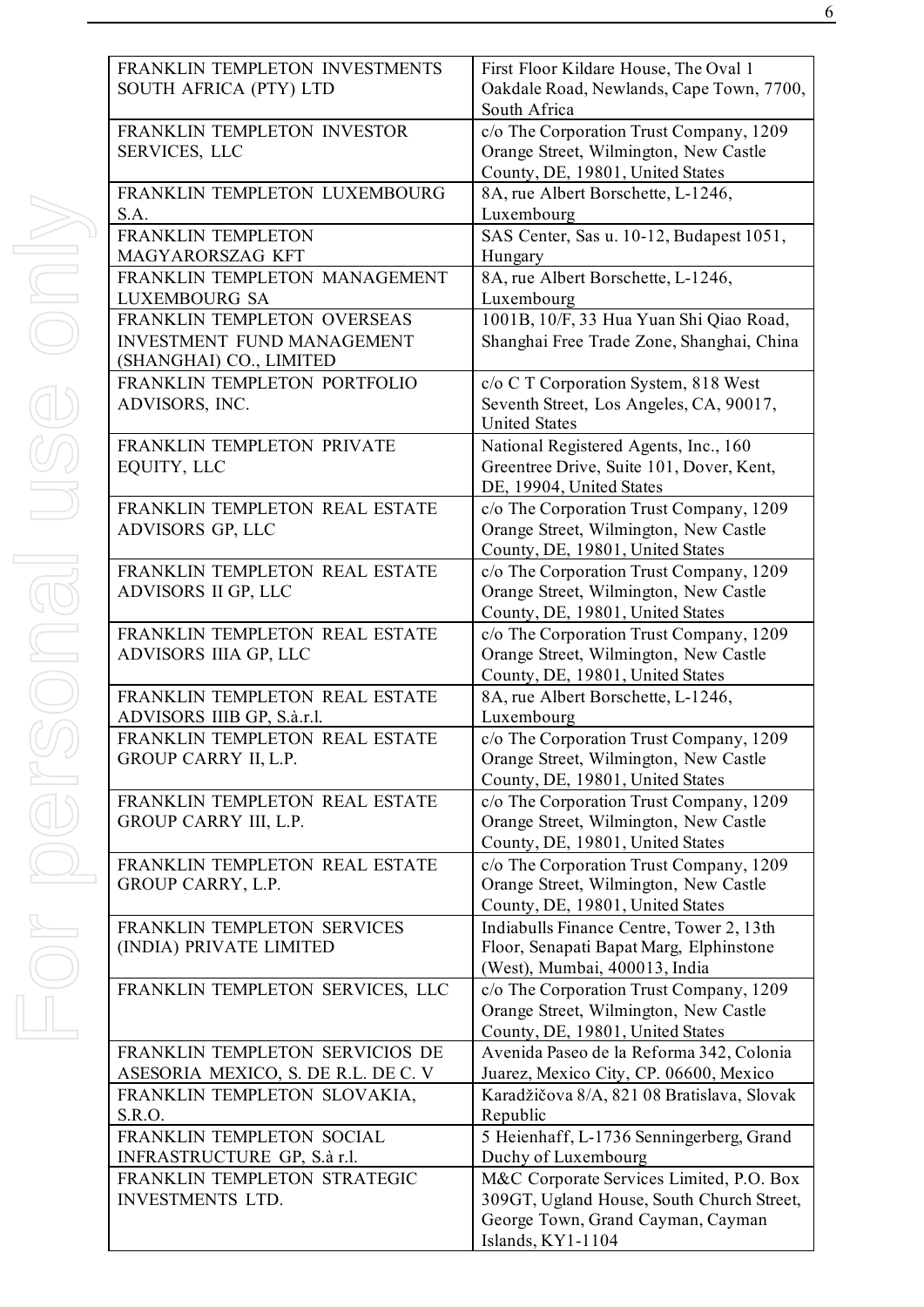| FRANKLIN TEMPLETON SWITZERLAND<br><b>LTD</b> | Stockerstrasse 38, Zurich, 8022, Switzerland                                                            |
|----------------------------------------------|---------------------------------------------------------------------------------------------------------|
| FRANKLIN/TEMPLETON TRAVEL, INC.              | c/o C T Corporation System, 818 West<br>Seventh Street, Los Angeles, CA, 90017,<br><b>United States</b> |
| FRANKLIN TEMPLETON TRUSTEE                   | Indiabulls Finance Centre, Tower 2, 12th and                                                            |
| <b>SERVICES PRIVATE LIMITED</b>              | 13th Floor, Senapati Bapat Marg,                                                                        |
|                                              | Elphinstone (West), Mumbai, Mumbai City,                                                                |
|                                              | Maharashtra-MH, 400013, India                                                                           |
| FRANKLIN TEMPLETON TURKEY                    | Esentepe Mahallesi Buyukdere Cad. Apa Giz                                                               |
| ADVISORY SERVICES A.S.                       | Plaza Apt. No: 191/23 Sisli, Istanbul, Turkey                                                           |
| FRANKLIN TEMPLETON URUGUAY S.A.              | c/o Guyer & Regules, Plaza Independencia                                                                |
|                                              | 811, Montevideo, 11100, Uruguay                                                                         |
| FRANKLIN VENTURE PARTNERS, (TALOS            | c/o Corporation Service Company, 251 Little                                                             |
| CAYMAN GP), LLC                              | Falls Drive, Wilmington, DE, 19808, United                                                              |
|                                              | <b>States</b>                                                                                           |
| FRANKLIN VENTURE PARTNERS, LLC               | c/o The Corporation Trust Company, 1209                                                                 |
|                                              | Orange Street, Wilmington, New Castle                                                                   |
|                                              | County, DE, 19801, United States                                                                        |
|                                              |                                                                                                         |
| FT FINTECH HOLDINGS, LLC                     | c/o The Corporation Trust Company, 1209                                                                 |
|                                              | Orange Street, Wilmington, New Castle                                                                   |
|                                              | County, DE, 19801, United States                                                                        |
| FT OPPORTUNISTIC DISTRESSED FUND             | Maples Corporate Services Limited, PO Box                                                               |
| <b>LTD</b>                                   | 309, Ugland House, Grand Cayman, KY1-                                                                   |
|                                              | 1104, Cayman Islands.                                                                                   |
| FTC INVESTOR SERVICES INC.                   | 200 King Street West, Suite 1500, Toronto,                                                              |
|                                              | ON, M5H 3T4, Canada                                                                                     |
| FTCI (CAYMAN) LTD.                           | SMP Partners (Cayman) Limited, Royal                                                                    |
|                                              | Bank House, 3rd Floor, 24 Shedden Road,                                                                 |
|                                              | P.O. Box 1586, George Town, Grand                                                                       |
|                                              | Cayman, KY1-1110, Cayman Islands                                                                        |
| FTPE ADVISERS, LLC                           | c/o The Corporation Trust Company, 1209                                                                 |
|                                              | Orange Street, Wilmington, New Castle                                                                   |
|                                              | County, DE, 19801, United States                                                                        |
| ITI CAPITAL MARKETS LIMITED                  | Century Centre, 75 T.T.K. Road, Chennai,                                                                |
|                                              | India, 600018                                                                                           |
| K2 ADVISORS HOLDINGS, L.L.C.                 | c/o Corporation Service Company, 251 Little                                                             |
|                                              | Falls Drive, Wilmington, DE, 19808, United                                                              |
|                                              | <b>States</b>                                                                                           |
| K2 ADVISORS, L.L.C.                          | c/o Corporation Service Company, 251 Little                                                             |
|                                              | Falls Drive, Wilmington, DE, 19808, United                                                              |
|                                              | <b>States</b>                                                                                           |
| K2/D&S MANAGEMENT CO., L.L.C.                | c/o Corporation Service Company, 251 Little                                                             |
|                                              | Falls Drive, Wilmington, DE, 19808, United                                                              |
|                                              | <b>States</b>                                                                                           |
| MUTUAL RECOVERY FUND, LTD.                   | M&C Corporate Services Limited, PO Box                                                                  |
|                                              | 309GT, Ugland House, South Church Street,                                                               |
|                                              | George Town, Grand Cayman, Cayman                                                                       |
|                                              | Islands, KY1-1104                                                                                       |
| RANDOM FOREST CAPITAL, LLC                   | One Franklin Parkway, San Mateo, CA,<br>94403, United States                                            |
| RIVA FINANCIAL SYSTEMS LIMITED               | Charterhouse Lombard Limited, 1st Floor,                                                                |
|                                              | Viking House, St Pauls Square, Ramsey,                                                                  |
|                                              | IM8 1GB, Isle of Man                                                                                    |
| TEMPLETON ASSET MANAGEMENT                   | Tiara Labuan, Jalan Tanjung Batu, 87000                                                                 |
| (LABUAN) LIMITED                             | F.T. Labuan, Malaysia                                                                                   |
| TEMPLETON ASSET MANAGEMENT                   | Rondo 1, 26th Floor, Rondo ONZ 1,                                                                       |
| (POLAND) TFI S.A.                            | Warsaw, 00-124, Poland                                                                                  |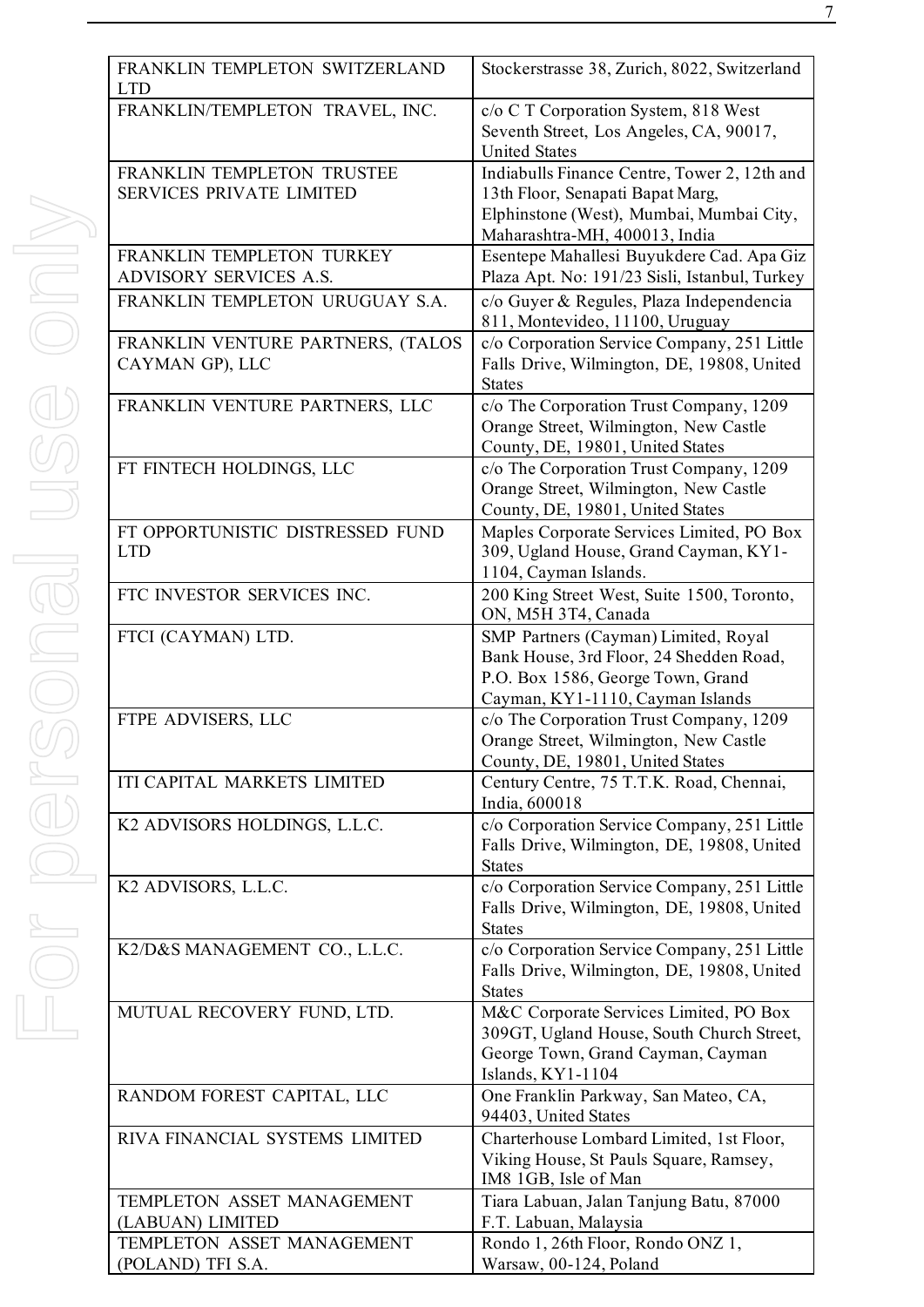| <b>TEMPLETON</b>                      |
|---------------------------------------|
| <b>TEMPLETON</b>                      |
| TEMPLETON/<br>SERVICES, IN            |
| <b>TEMPLETON</b><br><b>LIMITED</b>    |
| <b>TEMPLETON</b><br><b>TEMPLETON</b>  |
|                                       |
| <b>TEMPLETON</b><br><b>LLC</b>        |
| <b>TEMPLETON</b>                      |
| <b>INVESTMENT</b>                     |
| <b>TEMPLETON</b><br><b>INVESTMENT</b> |
| <b>TEMPLETON</b>                      |
| <b>INVESTMENT</b>                     |
|                                       |
|                                       |
| <b>TEMPLETON</b>                      |
| <b>TEMPLETON</b>                      |
|                                       |
| THESEUS INV<br><b>LIMITED</b>         |
| TSEMF III (JE                         |
|                                       |
| <b>TSEMF IV (JE</b>                   |
| VIKING GP, L                          |
|                                       |
| Legg Mason, In                        |
| Legg Mason &                          |
| Alumcreek Ho                          |

| TEMPLETON ASSET MANAGEMENT LTD.     | 7 Temasek Boulevard, #38-03 Suntec Tower<br>One, Singapore, 038987 |  |  |
|-------------------------------------|--------------------------------------------------------------------|--|--|
| TEMPLETON DO BRASIL LTDA.           | Rua Lauro Muller 116, Sala 2404, Rio De<br>Janeiro, RJ, Brazil     |  |  |
| TEMPLETON/FRANKLIN INVESTMENT       | c/o The Corporation Trust Company, 1209                            |  |  |
| SERVICES, INC.                      | Orange Street, Wilmington, New Castle                              |  |  |
|                                     | County, DE, 19801, United States                                   |  |  |
| TEMPLETON GLOBAL ADVISORS           | Box N-7759, Lyford Cay, Nassau, Bahamas                            |  |  |
| <b>LIMITED</b>                      |                                                                    |  |  |
| TEMPLETON GLOBAL HOLDINGS LTD.      | Box N-7759, Lyford Cay, Nassau, Bahamas                            |  |  |
| TEMPLETON INTERNATIONAL, INC.       | c/o The Corporation Trust Company, 1209                            |  |  |
|                                     | Orange Street, Wilmington, New Castle                              |  |  |
|                                     |                                                                    |  |  |
|                                     | County, DE, 19801, United States                                   |  |  |
| TEMPLETON INVESTMENT COUNSEL,       | 300 S.E. 2 <sup>nd</sup> Street, Fort Lauderdale, FL               |  |  |
| <b>LLC</b>                          | 33301, United States                                               |  |  |
| TEMPLETON RESTRUCTURED              | 1013 Center Road, Wilmington, Delaware,                            |  |  |
| INVESTMENTS, L.L.C.                 | 19805, United States                                               |  |  |
| TEMPLETON RESTRUCTURED              | M&C Corporate Services Limited, P.O. Box                           |  |  |
| INVESTMENTS III, LTD.               | 309GT, Ugland House, South Church Street,                          |  |  |
|                                     | George Town, Grand Cayman, Cayman<br>Islands, KY1-1104             |  |  |
| TEMPLETON RESTRUCTURED              | Mourant Ozannes Corporate Services                                 |  |  |
| INVESTMENTS IV, LTD.                | (Cayman) Limited, 94 Solaris Avenue,                               |  |  |
|                                     | Camana Bay, P.O. Box 1348, Grand                                   |  |  |
|                                     | Cayman,                                                            |  |  |
|                                     | KY1-1108, Cayman Islands                                           |  |  |
| TEMPLETON TURKEY FUND GP LTD.       | Maples Corporate Services Limited, P.O.                            |  |  |
|                                     | Box 309, Ugland House, Grand Cayman,                               |  |  |
|                                     | KY1-1104, Cayman Islands                                           |  |  |
| TEMPLETON WORLDWIDE, INC.           | c/o The Corporation Trust Company, 1209                            |  |  |
|                                     | Orange Street, Wilmington, New Castle                              |  |  |
|                                     | County, DE, 19801, United States                                   |  |  |
| THESEUS INVESTMENT PARTNERS         | 27-31 Melville Street, Edinburgh, EH3 7JF,                         |  |  |
| <b>LIMITED</b>                      | Scotland                                                           |  |  |
| TSEMF III (JERSEY) LIMITED          | Elian Corporate Services (Jersey) Limited,                         |  |  |
|                                     | 44 Esplanade, St Helier, Jersey, JE4 9WG,                          |  |  |
|                                     | Jersey (Channel Islands)                                           |  |  |
| TSEMF IV (JERSEY) LIMITED           | Elian Corporate Services (Jersey) Limited,                         |  |  |
|                                     | 44 Esplanade, St Helier, Jersey, JE4 9WG,                          |  |  |
|                                     | Jersey (Channel Islands)                                           |  |  |
| VIKING GP, LTD.                     | Maples Corporate Services Limited, P.O.                            |  |  |
|                                     | Box 309, Ugland House, Grand Cayman,                               |  |  |
|                                     | KY1-1104, Cayman Islands                                           |  |  |
|                                     | 100 International Drive, Baltimore, MD                             |  |  |
| Legg Mason, Inc.                    | 21202, United States                                               |  |  |
|                                     | 100 International Drive, Baltimore, MD                             |  |  |
| Legg Mason & Co., LLC               | 21202, United States                                               |  |  |
| Alumcreek Holdings LLC              | 230 Park Avenue, NY, NY 10169, United                              |  |  |
|                                     | <b>States</b>                                                      |  |  |
| Barrett Associates, Inc.            | 90 Park Avenue, New York, NY 10016-                                |  |  |
|                                     | 1301, USA                                                          |  |  |
| Batterymarch Asia GP, Ltd           | 200 Clarendon Street, Boston, MA 02116,                            |  |  |
|                                     | <b>USA</b>                                                         |  |  |
| <b>BGIM Capital Management, LLC</b> | 2929 Arch Street, 8th Floor, Philadelphia,                         |  |  |
|                                     | Pennsylvania 19104, USA                                            |  |  |
| BMML, Inc.                          | 100 International Drive, Baltimore, MD                             |  |  |
|                                     | 21202, USA                                                         |  |  |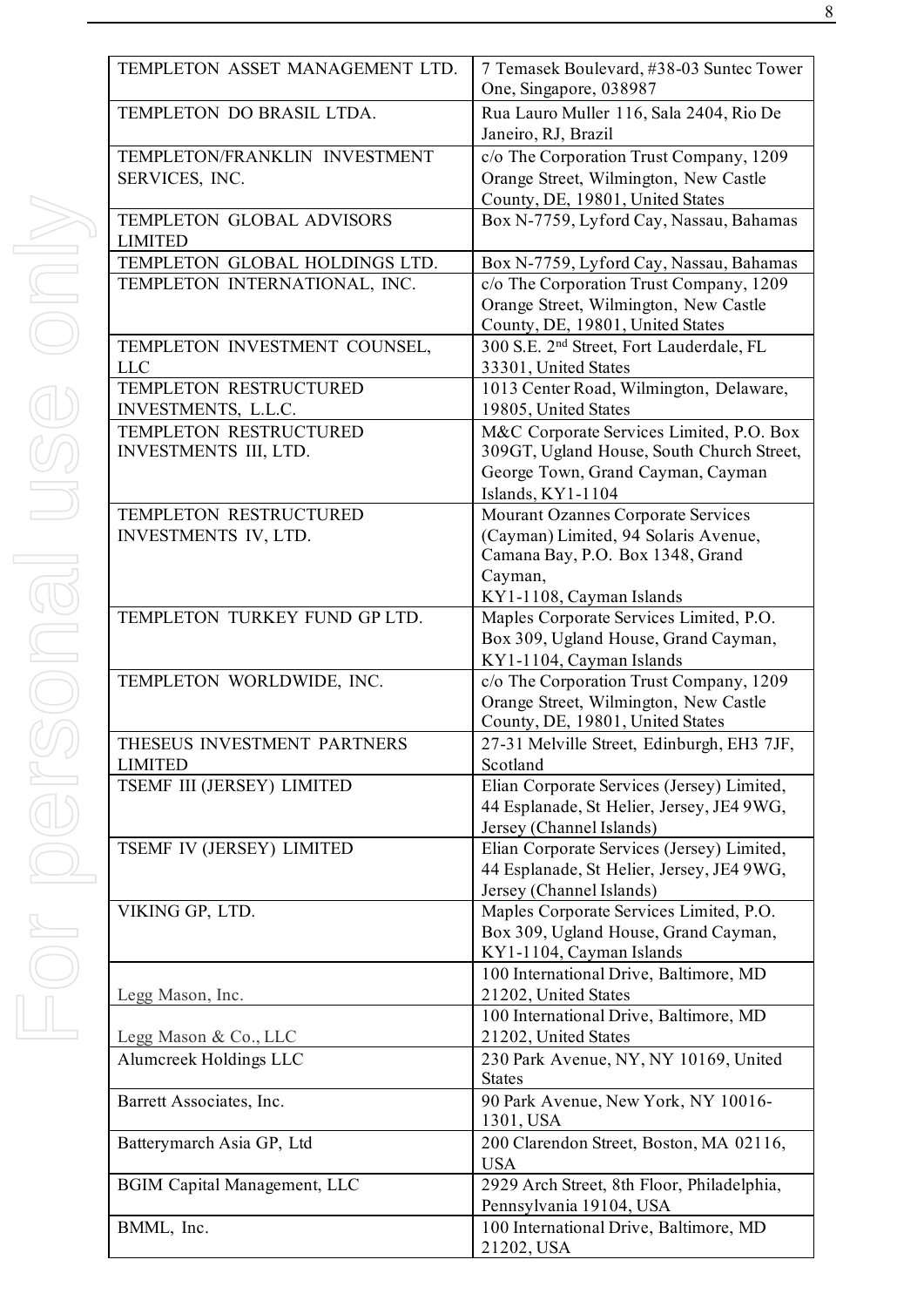| Brandywine Global Investment Management<br>(Asia) Pte. Ltd. | 50 Raffles Place #32-01 Singapore Land<br>Tower, Singapore 048623                                        |
|-------------------------------------------------------------|----------------------------------------------------------------------------------------------------------|
| Brandywine Global Investment Management<br>(Canada), ULC    | 220 Bay Street, Toronto, Ontario M5J 2W4,<br>Canada                                                      |
| Brandywine Global Investment Management<br>(Europe) Limited | Level 17, Heron Tower, 110 Bishopsgate,<br>London, EC2N 4AY, United Kingdom                              |
| Brandywine Global Investment Management,                    | 1735 Market Street, Suite 1800,                                                                          |
| <b>LLC</b>                                                  | Philadelphia, PA 19103, United States                                                                    |
| Clarion Gramercy (UK) Limited                               | 15 Bedford Street, London, WC2E 9HE,                                                                     |
|                                                             | United Kingdom                                                                                           |
| <b>Clarion Gramercy Limited</b>                             | 3rd Floor Liberation House Castle Street St<br>Helier Jersey JE1 1BL                                     |
| Clarion Gramercy (Deutschland) GMBH                         | 230 Park, Floor 12, New York, NY 10169,<br><b>United States</b>                                          |
| Clarion Partners Europe, Ltd.                               | Rex House, 4 Regent Street, London, SW1Y<br>4PE, United Kingdom.                                         |
| <b>Clarion Partners Holdings LLC</b>                        | 230 Park, Floor 12, New York, NY 10169,<br><b>United States</b>                                          |
| Clarion Partners, LLC                                       | 230 Park, Floor 12, New York, NY 10169,<br><b>United States</b>                                          |
| Clarion Partners Management, LLC                            | 230 Park, Floor 12, New York, NY 10169,<br><b>United States</b>                                          |
| Clarion Partners, Securities, LLC                           | 230 Park, Floor 12, New York, NY 10169,<br><b>United States</b>                                          |
| Clarion Reim South America Holdings, LLC                    | 230 Park, Floor 12, New York, NY 10169,<br><b>United States</b>                                          |
| <b>Clarion Reim South America Investimentos</b>             | Rua dos Pinheiros, 870, 14 andar gj. 143                                                                 |
| Imobiliarios LTDA                                           | Pinheiros- 05422-001 Sao Paulo, SP- Brazil,<br>04538-908                                                 |
| Clearbridge Investments, LLC                                | 620 8th Avenue, 48th Floor, New York, NY<br>10018, USA                                                   |
| Clearbridge Management Holdings LLC                         | 100 International Drive, Baltimore, MD<br>21202, United States                                           |
| Clearbridge, LLC                                            | 100 International Drive, Baltimore, MD<br>21202, United States                                           |
| CP Industrial Management, LLC                               | 100 International Drive, Baltimore, MD<br>21202, United States                                           |
| CP Intermediate Holdco, Inc.                                | 100 International Drive, Baltimore, MD<br>21202, United States                                           |
| CPM Blocker, LLC                                            | 100 International Drive, Baltimore, MD<br>21202, United States                                           |
| ETP Holdings (Cayman) Limited                               | Conyers Dill & Pearman<br>Boundary Hall, 2nd Floor, Cricket Square<br>PO Box 2681, Grand Cayman KY1-1111 |
|                                                             | Cayman Islands                                                                                           |
| Financial Guard LLC                                         | 8700 East 9400 South, Suite 102, Sandy, UT<br>84094, USA                                                 |
| Gray Seifert & Company, LLC                                 | 100 International Drive, Baltimore, MD<br>21202, USA                                                     |
| Legg Mason & Co (UK) Limited                                | 201 Bishopsgate, London EC2M 3AB<br>United Kingdom                                                       |
| Legg Mason & Co., LLC.                                      | 100 International Drive, Baltimore, MD<br>21202, USA                                                     |
| Legg Mason (Chile) Inversiones Holding                      | Avenida Andrés Bello 2687, oficina 301, Las                                                              |
| Limitada                                                    | Condes, Santiago, Chile, Avenida Andrés                                                                  |
|                                                             | Bello 2687, oficina 301, Las Condes,                                                                     |
|                                                             | Santiago Chile                                                                                           |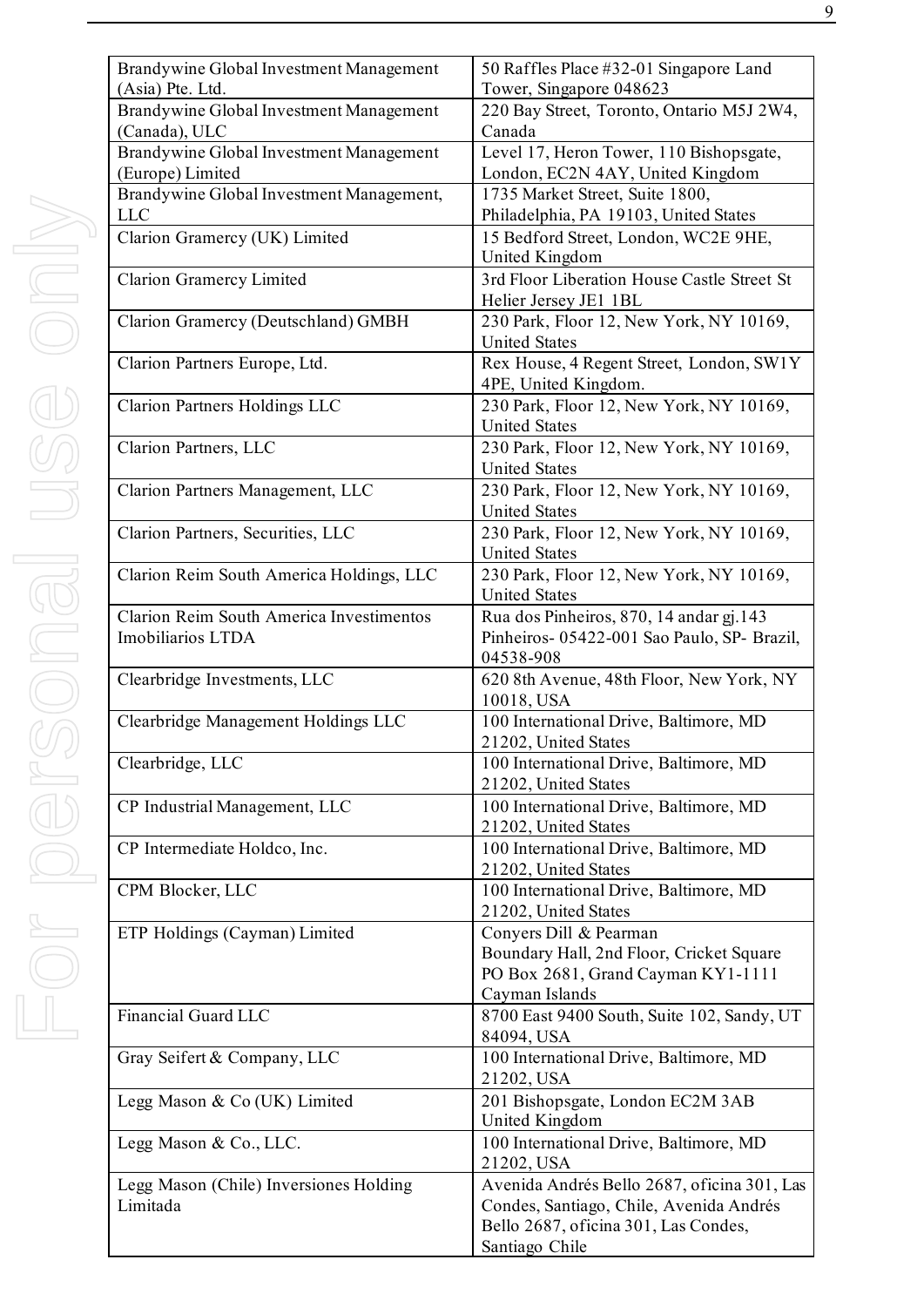| Legg Mason<br>Limited   |
|-------------------------|
| Legg Mason.<br>Limited  |
| Legg Mason.<br>Limited  |
| Legg Mason.<br>Limited  |
| Legg Mason.             |
| Legg Mason              |
| Legg Mason              |
| Legg Mason<br>Inc.      |
| Legg Mason              |
| Legg Mason 1            |
| Legg Mason              |
| Legg Mason 1            |
| Legg Mason              |
| Legg Mason 1            |
| Legg Mason              |
| Legg Mason 1<br>Limited |
| Legg Mason              |
| Legg Mason 1            |
|                         |

| Legg Mason Asset Management (Japan) Co.,<br>Limited   | Shin Marunouchi Building, 36th Floor,<br>Marunouchi 1-5-1, Chiyoda-ku, Tokyo 100-<br>6536, Japan                                                                          |  |  |
|-------------------------------------------------------|---------------------------------------------------------------------------------------------------------------------------------------------------------------------------|--|--|
| Legg Mason Asset Management Australia<br>Limited      | Level 47, 120 Collins Street, Melbourne,<br>Victoria 3000, Australia                                                                                                      |  |  |
| Legg Mason Asset Management Hong Kong<br>Limited      | Suites 1202-03, 12 Floor, York House, The<br>Landmark, 15 Queen's Road Central, Hong<br>Kong                                                                              |  |  |
| Legg Mason Asset Management Singapore Pte.<br>Limited | Registered Office Address:<br>50 Raffles Place #32-01, Singapore Land<br>Tower, Singapore 048623                                                                          |  |  |
| Legg Mason Australia Holdings Pty Limited             | Level 47, 120 Collins Street, Melbourne VIC<br>3000, Australia                                                                                                            |  |  |
| Legg Mason Charitable Foundation, Inc.                | 100 International Drive, Baltimore, MD<br>21202, USA                                                                                                                      |  |  |
| Legg Mason Clearbridge Holdings LLC                   | 100 International Drive, Baltimore, MD<br>21202, USA                                                                                                                      |  |  |
| Legg Mason Commercial Real Estate Services,<br>Inc.   | 100 International Drive, Baltimore, MD<br>21202, USA                                                                                                                      |  |  |
| Legg Mason Fund Asset Management, Inc.                | 620 8th Avenue, 48th Floor, New York, NY<br>10018, USA                                                                                                                    |  |  |
| Legg Mason Funding Ltd                                | c/o Intertrust Corporate Services (Cayman)<br>Limited 190 Elgin Avenue George Town<br>Grand Cayman KY1-9005 Cayman Islands                                                |  |  |
| Legg Mason Global Holdings Ltd                        | c/o Intertrust Corporate Services (Cayman)<br>Limited 190 Elgin Avenue George Town<br>Grand Cayman KY1-9005 Cayman Islands                                                |  |  |
| Legg Mason Holding (Switzerland) GMBH                 | c/o Naegeli & Partner Attorneys at Law Ltd.,<br>Klausstrasse 33, 8008 Zurich c/o Naegeli &<br>Partner Attorneys at Law Ltd., Klausstrasse<br>33, 8008 Zurich, Switzerland |  |  |
| Legg Mason Holdings (Cayman) LP                       | c/o Conyers Dill & Pearman<br>Boundary Hall, 2nd Floor, Cricket Square<br>PO Box 2681, Grand Cayman KY1-1111<br>Cayman Islands                                            |  |  |
| Legg Mason Holdings 2 (Cayman) LP                     | c/o Conyers Dill & Pearman<br>Boundary Hall, 2nd Floor, Cricket Square<br>PO Box 2681, Grand Cayman KY1-1111<br>Cayman Islands                                            |  |  |
| Legg Mason Holdings, LLC                              | 100 International Drive, Baltimore, MD<br>21202, USA                                                                                                                      |  |  |
| Legg Mason International Holdings (Cayman)<br>Limited | c/o Intertrust Corporate Services (Cayman)<br>Limited 190 Elgin Avenue George Town<br>Grand Cayman KY1-9005 Cayman Islands                                                |  |  |
| Legg Mason International Holdings, LLC                | 100 International Drive, Baltimore, MD<br>21202, USA                                                                                                                      |  |  |
| Legg Mason Investment Funds Limited                   | 201 Bishopsgate London EC2M 3AB,<br>United Kingdom                                                                                                                        |  |  |
| Legg Mason Investments (Europe) Limited               | 201 Bishopsgate London EC2M 3AB,<br>United Kingdom                                                                                                                        |  |  |
| Legg Mason Investments (Ireland) Limited              | 6th Floor, Building 3, Number 1 Ballsbridge,<br>126 Pembroke Road, Ballsbridge, Dublin 4<br>D04EP27, Ireland                                                              |  |  |
| Legg Mason Investments (Switzerland) GMBH             | Bahnhofstrasse 52, CH-8001 Zurich<br>c/o Naegeli & Partner Attorneys at Law Ltd.,<br>Klausstrasse 33, 8008 Zurich, Switzerland                                            |  |  |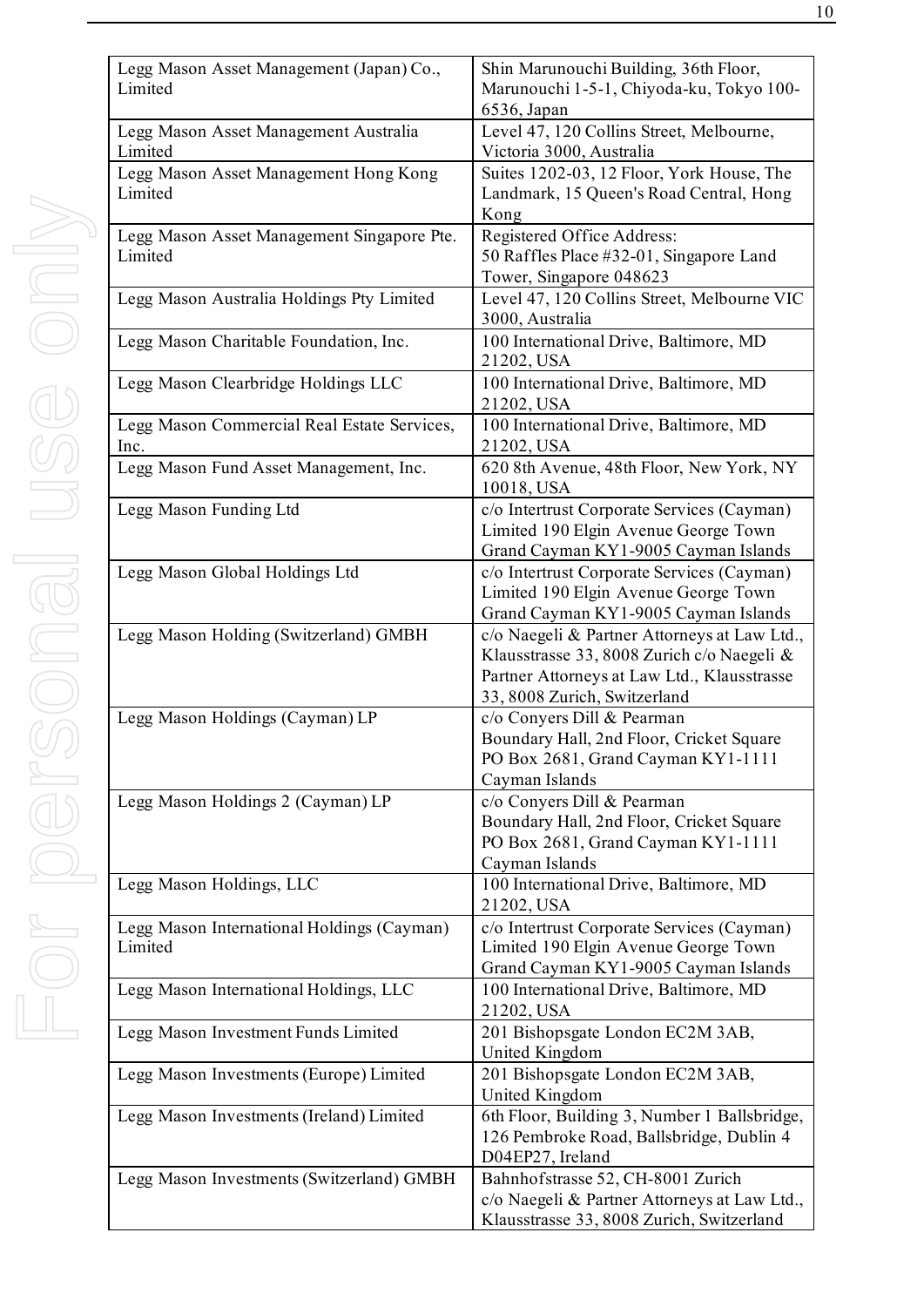| Legg Mason Investments (Taiwan) Limited                               | Suite E, 55F, Taipei 101 Tower, ,7, Xin Yi<br>Road, Section 5, Taipei, 110, Taiwan,<br>R.O.C.                              |  |  |
|-----------------------------------------------------------------------|----------------------------------------------------------------------------------------------------------------------------|--|--|
| Legg Mason Investor Services, LLC                                     | 100 International Drive, Baltimore, MD<br>21202, USA                                                                       |  |  |
| Legg Mason Mexico S. De. R.I. De C. V.                                | 100 International Drive, Baltimore, MD<br>21202, USA                                                                       |  |  |
| Legg Mason Overseas Investment Fund<br>Management (Shanghai) Co., Ltd | 31/F, Office 3170, Jin Mao Tower, 88 Shi Ji<br>Avenue, Pudong District, Shanghai Pilot<br>Free Trade Zone, PRC             |  |  |
| Legg Mason Partners Fund Advisor, LLC                                 | 620 8th Avenue, 48th Floor, New York, NY<br>10018 USA                                                                      |  |  |
| Legg Mason Private Portfolio Group, LLC                               | 300 First Stamford Place, Stamford, CT<br>06902, USA                                                                       |  |  |
| Legg Mason Real Estate Securities Advisors,<br>Inc.                   | 100 International Drive, Baltimore, MD<br>21202, USA                                                                       |  |  |
| Legg Mason Realty Group, Inc.                                         | 100 International Drive, Baltimore, MD<br>21202, USA                                                                       |  |  |
| Legg Mason Realty Partners, Inc.                                      | 100 International Drive, Baltimore, MD<br>21202, USA                                                                       |  |  |
| Legg Mason Royce Holdings, LLC                                        | 100 International Drive, Baltimore, MD<br>21202, USA                                                                       |  |  |
| Legg Mason Tower, Inc.                                                | 100 International Drive, Baltimore, MD<br>21202, USA                                                                       |  |  |
| LM (BVI) Limited                                                      | PO Box 173, Kingston Chambers Road,<br>Town British, Virgin Islands                                                        |  |  |
| LM Asset Services, LLC                                                | 620 8th Avenue, New York, NY 10018,<br><b>USA</b>                                                                          |  |  |
| LM BAM, Inc.                                                          | 46 Public Square, Suite 700, Wilkes Barre,<br>PA 18701 USA                                                                 |  |  |
| LM Capital Support V, LLC                                             | 100 International Drive, Baltimore, MD<br>21202, USA                                                                       |  |  |
| LM Funding (Barbados) SRL                                             | Worthing Corporate Centre, Worthing,<br>Christ Church, Barbados                                                            |  |  |
| LM Holdings 2 Limited                                                 | 201 Bishopsgate, London EC2M 3AB<br>United Kingdom                                                                         |  |  |
| <b>LM Holdings Limited</b>                                            | 201 Bishopsgate, London EC2M 3AB<br>United Kingdom                                                                         |  |  |
| LM International Holding L.P.                                         | c/o Intertrust Corporate Services (Cayman)<br>Limited 190 Elgin Avenue George Town<br>Grand Cayman KY1-9005 Cayman Islands |  |  |
| LM Pelican Holdings, L.P.                                             | 100 International Drive, Baltimore, MD<br>21202, USA                                                                       |  |  |
| LM Tower, LLC                                                         | 100 International Drive, Baltimore, MD<br>21202, USA                                                                       |  |  |
| LM/Clarion I, LLC                                                     | 100 International Drive, Baltimore, MD<br>21202, USA                                                                       |  |  |
| LM/Clarion II, LLC                                                    | 100 International Drive, Baltimore, MD<br>21202, USA                                                                       |  |  |
| LMOBC, Inc.                                                           | 600 Vine Street, Suite 2100, Cincinnati, OH<br>45202, USA                                                                  |  |  |
| LMP Select, LLC                                                       | 100 International Drive, Baltimore, MD<br>21202, USA                                                                       |  |  |
| Martin Currie (Holdings) Limited                                      | Clarendon House 2 Church Street Hamilton<br>HM11 Bermuda                                                                   |  |  |
| Martin Currie Fund Management Limited                                 | Saltire Court 20 Castle Terrace Edinburgh<br>EH1 2ES, Scotland                                                             |  |  |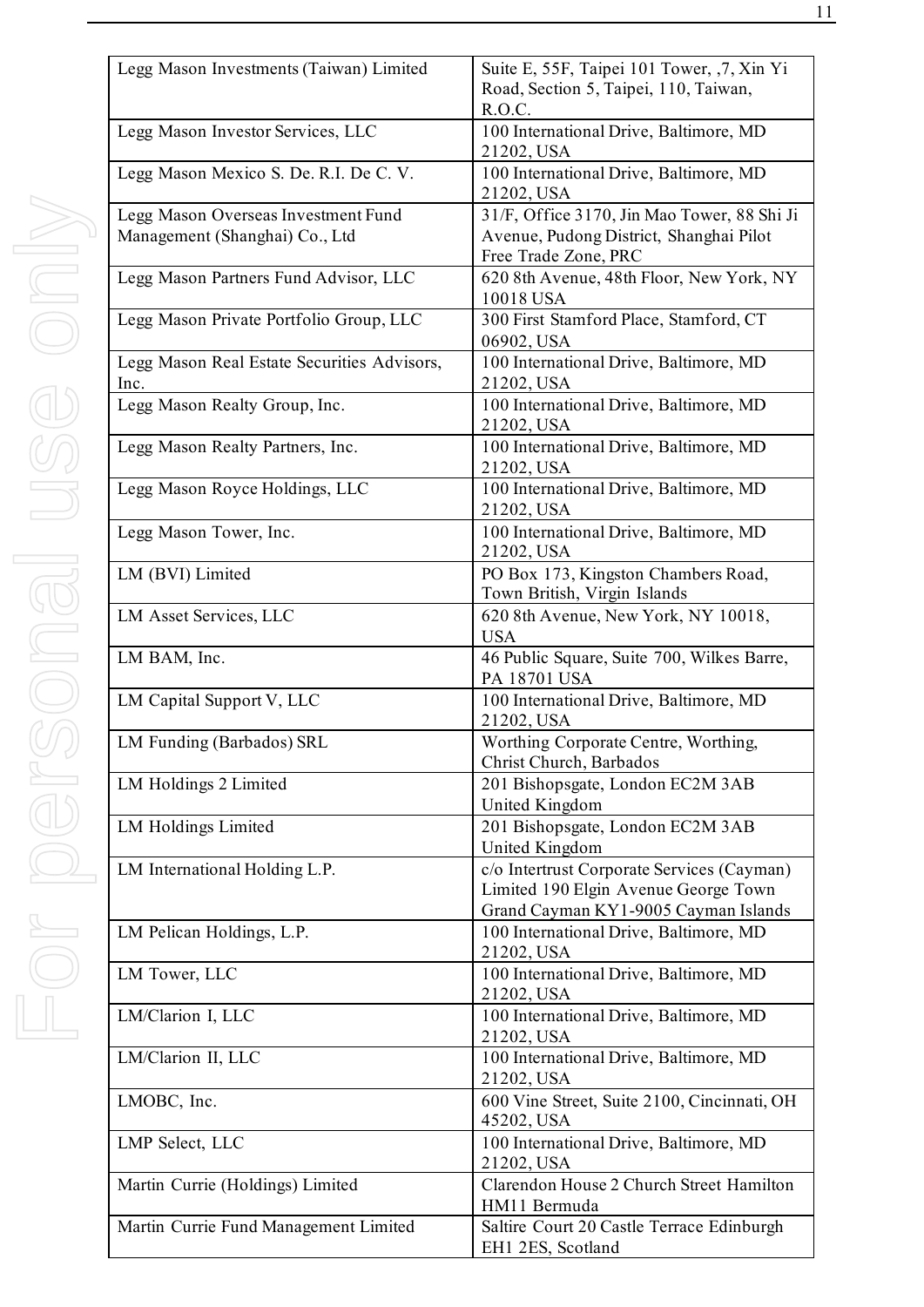| Martin Currie Inc.                                                 | New York Times Building<br>620 Eighth Avenue 49th Floor New York,<br>NY 10018, USA    |  |  |
|--------------------------------------------------------------------|---------------------------------------------------------------------------------------|--|--|
| Martin Currie Investment Management Limited                        | Saltire Court 20 Castle Terrace Edinburgh<br>EH1 2ES, Scotland                        |  |  |
| Martin Currie Limited                                              | Saltire Court 20 Castle Terrace Edinburgh<br>EH1 2ES, Scotland                        |  |  |
| Martin Currie Management Limited                                   | Saltire Court 20 Castle Terrace Edinburgh<br>EH1 2ES, Scotland                        |  |  |
| Martin Currie Trustees Limited                                     | Saltire Court 20 Castle Terrace Edinburgh<br>EH1 2ES, Scotland                        |  |  |
| Moorgate Investment Management Limited                             | c/o Rebecca Lacey 1 Bartholomew Lane<br>London EC2N 2AX, United Kingdom               |  |  |
| Pelican Holdings I, LLC                                            | 100 International Drive, Baltimore, MD<br>21202, USA                                  |  |  |
| Pelican Holdings II, LLC                                           | 100 International Drive, Baltimore, MD<br>21202, USA                                  |  |  |
| Precidian Investments, LLC                                         | 350 Main Street, Suite 9, Bedminster, NJ<br>07921, USA                                |  |  |
| QS Batterymarch Financial Management, Inc.                         | 200 Clarendon Street, Boston, MA 02116,<br><b>USA</b>                                 |  |  |
| QS Investors Fund Management, LLC                                  | 880 3rd Avenue #7 New York NY 10022,<br><b>USA</b>                                    |  |  |
| QS Investors Holdings, LLC                                         | 880 3rd Avenue #7 New York NY 10022,<br><b>USA</b>                                    |  |  |
| QS Investors, LLC                                                  | 880 3rd Avenue #7 New York NY 10022,<br><b>USA</b>                                    |  |  |
| Rare Holdings Pty Limited                                          | Level 13, 35 Clarence Street, Sydney NSW<br>2000, Australia                           |  |  |
| Clearbridge RARE Infrastructure (North                             | Level 13, 35 Clarence Street, Sydney NSW                                              |  |  |
| America) Pty Limited                                               | 2000, Australia                                                                       |  |  |
| Clearbridge RARE Infrastructure International                      | Level 13, 35 Clarence Street, Sydney NSW                                              |  |  |
| Pty Limited                                                        | 2000, Australia                                                                       |  |  |
| Rare Infrastructure Limited                                        | Level 13, 35 Clarence Street, Sydney NSW<br>2000, Australia                           |  |  |
| Rare IP Trust                                                      | Level 13, 35 Clarence Street, Sydney NSW<br>2000, Australia                           |  |  |
| Royce & Associates GP, LLC dba Royce<br><b>Investment Partners</b> | 745 Fifth Avenue, New York, NY 10019,<br><b>USA</b>                                   |  |  |
| Royce & Associates, LP dba Royce Investment<br>Partners            | 745 Fifth Avenue, New York, NY 10019,<br><b>USA</b>                                   |  |  |
| Royce Fund Services, LLC                                           | 745 Fifth Avenue, New York, NY 10019,<br><b>USA</b>                                   |  |  |
| Royce Management Company, LLC                                      | 745 Fifth Avenue, New York, NY 10019,<br><b>USA</b>                                   |  |  |
| Saintco Ltd                                                        | Campbell Maritime Ctr, 4th Floor West Bay<br>Street P.O. Box N-218 Nassau, Bahamas    |  |  |
| The Baltimore Company                                              | 100 International Drive, Baltimore, MD<br>21202, USA                                  |  |  |
| Western Asset Holdings (Australia) Pty Ltd                         | Level 48, 120 Collins Street, Melbourne<br>Victoria 3000 Australia                    |  |  |
| Western Asset Management (Brazil) Holdings<br>Limitada             | Av. Presidente Juscelino Kubitschek, 1455,<br>São Paulo - SP, 04543-011 Brazil        |  |  |
| Western Asset Management (Cayman) Holdings<br>Limited              | c/o Walkers 190 Elgin Avenue George<br>Town, Grand Cayman, KY1-9001 Cayman<br>Islands |  |  |
| Western Asset Management Company Pte. Ltd.                         | 1 George Street #23-01, Singapore 049145                                              |  |  |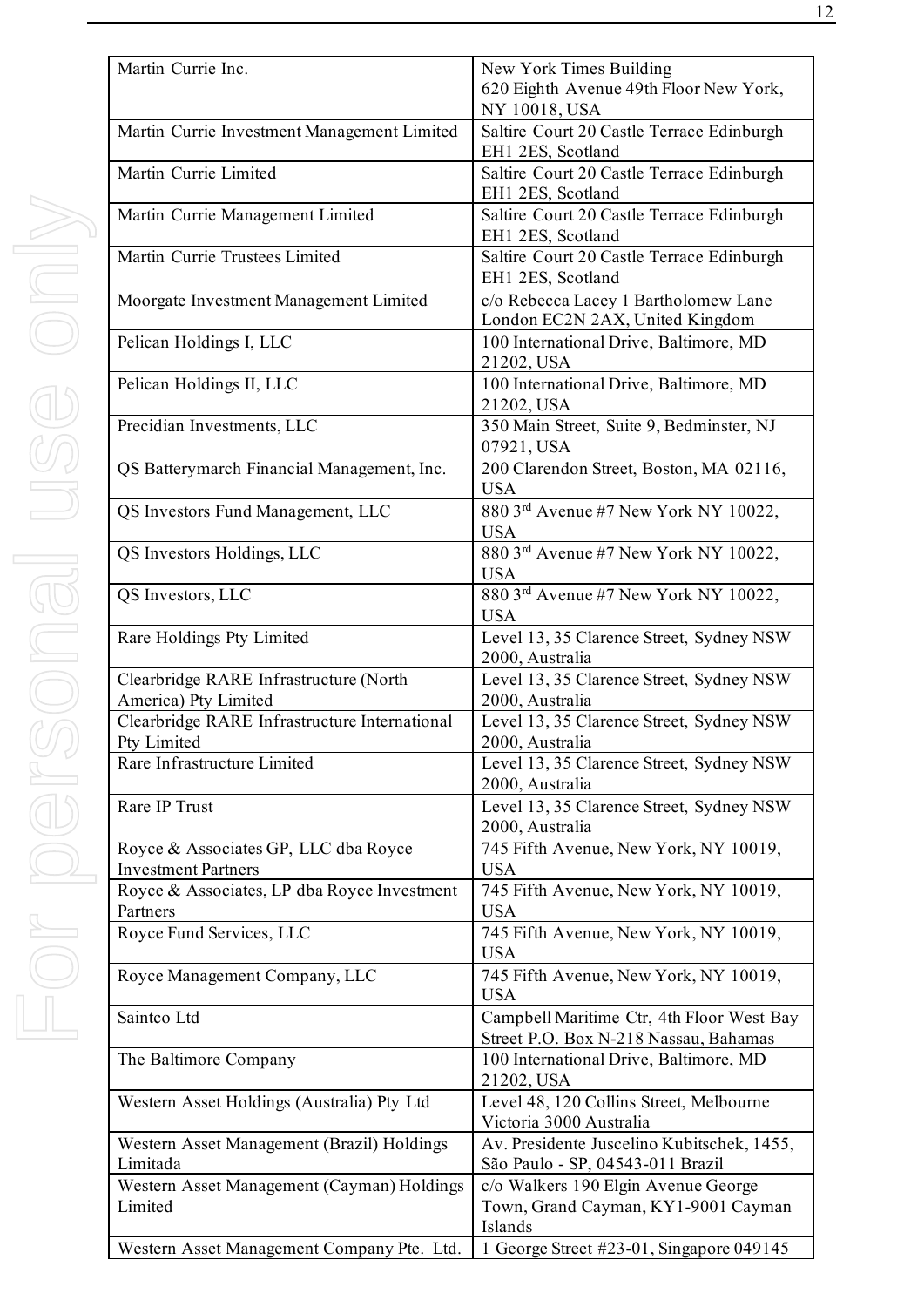| Western Asset Management Company<br>Distribuidora De Titulos E Valores Mobiliarios<br>Limitada    | Av. Presidente Juscelino Kubitschek, 1455,<br>São Paulo - SP, 04543-011 Brazil                     |  |  |
|---------------------------------------------------------------------------------------------------|----------------------------------------------------------------------------------------------------|--|--|
| Western Asset Management Company Limited                                                          | 10 Exchange Square, 10th Floor, Primrose<br>Street, London EC2A 2EN, United Kingdom                |  |  |
| Western Asset Management Company, LLC                                                             | 385 East Colorado Blvd, Pasadena,<br>California 91101, USA                                         |  |  |
| Western Asset Management Company Ltd                                                              | 36th Floor, Shin Marunouchi Building, 5-1<br>Marunochi 1-Chome Chiyodaku, Tokyo<br>100-6536, Japan |  |  |
| Western Asset Management Company Pty Ltd                                                          | Level 48, 120 Collins Street, Melbourne<br>Victoria 3000 Australia                                 |  |  |
| Blue Ocean GP LLC                                                                                 | 100 International Drive, Baltimore, MD<br>21202, USA                                               |  |  |
| This is the annexure of 12 pages marked Annexure A signed by me and dated 21 September 2020.      |                                                                                                    |  |  |
|                                                                                                   |                                                                                                    |  |  |
| Catherine Johnson<br>Manager Global Securities - Regulatory Reporting<br>Franklin Resources, Inc. |                                                                                                    |  |  |
|                                                                                                   |                                                                                                    |  |  |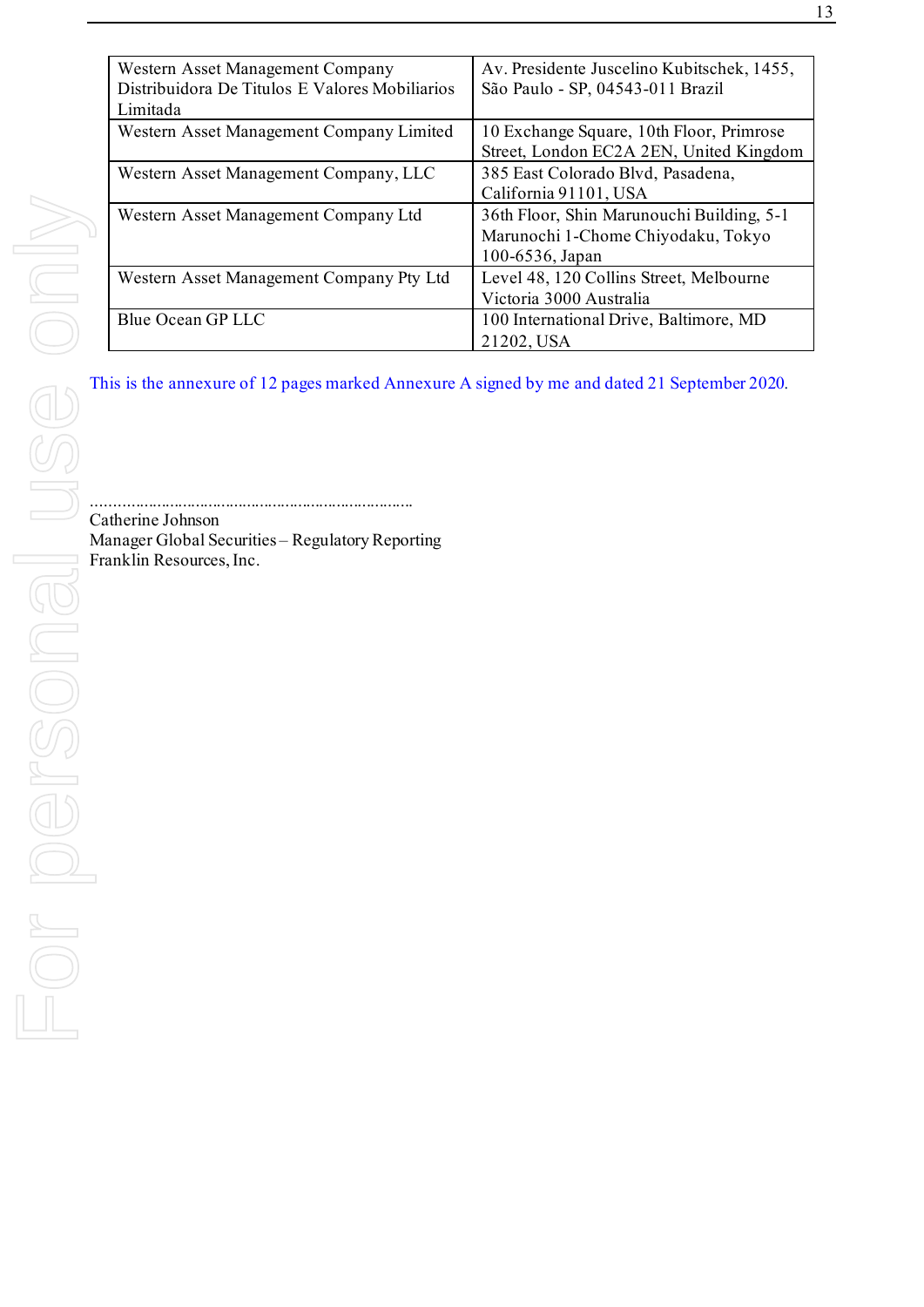# **Annexure B**

# **Details of Entitlement and Relevant Interests**

|            |                                                   |          |                  | 5. Class and Number |                |
|------------|---------------------------------------------------|----------|------------------|---------------------|----------------|
| 1. Date of | 2. Person Whose Relevant 3. Nature of             |          | 4. Consideration | of Securities       | 6. Persons     |
| Change     | <b>Interest Changed</b>                           | Change   | in AUD\$         | affected/Ordinary   | votes effected |
|            | <b>Balanced Equity</b>                            |          |                  |                     |                |
| 8/5/2020   | Management Pty. Limited                           | Sale     | 5,698,328.61     | (1,695,199)         | (1,695,199)    |
|            | <b>Balanced Equity</b>                            |          |                  |                     |                |
| 8/6/2020   | Management Pty. Limited                           | Sale     | 6,540,224.30     | (1,945,765)         | (1,945,765)    |
|            | <b>Balanced Equity</b>                            |          |                  |                     |                |
| 8/11/2020  | Management Pty. Limited                           | Sale     | 5,242,034.29     | (1,506,215)         | (1,506,215)    |
|            | <b>Balanced Equity</b>                            |          |                  |                     |                |
| 8/12/2020  | Management Pty. Limited                           | Sale     | 227,044.35       | (64, 685)           | (64, 685)      |
| 8/18/2020  | <b>Balanced Equity</b>                            | Purchase |                  |                     |                |
|            | Management Pty. Limited<br><b>Balanced Equity</b> |          | 35,088.00        | 10,200              | 10,200         |
| 8/24/2020  | Management Pty. Limited                           | Sale     | 5,323,631.03     | (1,468,300)         | (1,468,300)    |
|            | <b>Balanced Equity</b>                            |          |                  |                     |                |
| 8/25/2020  | Management Pty. Limited                           | Sale     | 15,755,966.61    | (4, 115, 000)       | (4,115,000)    |
|            | <b>Balanced Equity</b>                            |          |                  |                     |                |
| 9/7/2020   | Management Pty. Limited                           | Purchase | 4,561,561.50     | 1,254,900           | 1,254,900      |
|            | <b>Balanced Equity</b>                            |          |                  |                     |                |
| 9/11/2020  | Management Pty. Limited                           | Purchase | 3,035,631.85     | 841,056             | 841,056        |
|            | <b>Balanced Equity</b>                            |          |                  |                     |                |
| 9/14/2020  | Management Pty. Limited                           | Purchase | 2,270,379.64     | 628,444             | 628,444        |
| 8/12/2020  | Franklin Advisers, Inc.                           | Sale     | 3,365.29         | (957)               | (957)          |
|            | Franklin Advisory                                 |          |                  |                     |                |
| 9/18/2020  | Services, LLC                                     | Purchase | 514.80           | 132                 | 132            |
|            | Legg Mason Asset                                  |          |                  |                     |                |
| 08/11/2020 | Management Australia Ltd                          | Sale     | 1,234,440.30     | (356,981)           | (356,981)      |
|            | Legg Mason Asset                                  |          |                  |                     |                |
| 08/17/2020 | Management Australia Ltd                          | Purchase | 178,190.67       | 51,636              | 51,636         |
|            | Legg Mason Asset                                  |          |                  |                     |                |
| 08/18/2020 | Management Australia Ltd                          | Sale     | 628,270.46       | (182, 817)          | (182, 817)     |
| 08/27/2020 | Legg Mason Asset<br>Management Australia Ltd      | Purchase | 7,736.04         | 1,976               | 1,976          |
|            | Legg Mason Asset                                  |          |                  |                     |                |
| 08/27/2020 | Management Australia Ltd                          | Sale     | 1,242,550.54     | (322,077)           | (322,077)      |
|            | Legg Mason Asset                                  |          |                  |                     |                |
| 08/28/2020 | Management Australia Ltd                          | Purchase | 14,739.75        | 3,810               | 3,810          |
|            | Legg Mason Asset                                  |          |                  |                     |                |
| 08/28/2020 | Management Australia Ltd                          | Sale     | 11,723.98        | (2,987)             | (2,987)        |
|            | Legg Mason Asset                                  |          |                  |                     |                |
| 08/31/2020 | Management Australia Ltd                          | Sale     | 3,682,056.56     | (928, 117)          | (928, 117)     |
|            | Legg Mason Asset                                  |          |                  |                     |                |
| 09/01/2020 | Management Australia Ltd                          | Sale     | 4,270,270.87     | (1,106,861)         | (1,106,861)    |
| 09/02/2020 | Legg Mason Asset<br>Management Australia Ltd      | Sale     | 662,409.26       |                     |                |
|            | Legg Mason Asset                                  |          |                  | (171, 751)          | (171, 751)     |
| 09/03/2020 | Management Australia Ltd                          | Sale     | 388,750.00       | (100,000)           | (100,000)      |
|            | Legg Mason Asset                                  |          |                  |                     |                |
| 09/09/2020 | Management Australia Ltd                          | Purchase | 108,294.12       | 29,866              | 29,866         |
|            | Legg Mason Asset                                  |          |                  |                     |                |
| 09/10/2020 | Management Australia Ltd                          | Sale     | 5,874,354.13     | (1,608,210)         | (1,608,210)    |
|            | Legg Mason Asset                                  |          |                  |                     |                |
| 09/11/2020 | Management Australia Ltd                          | Sale     | 2,534,645.71     | (701, 155)          | (701, 155)     |

For personal use only